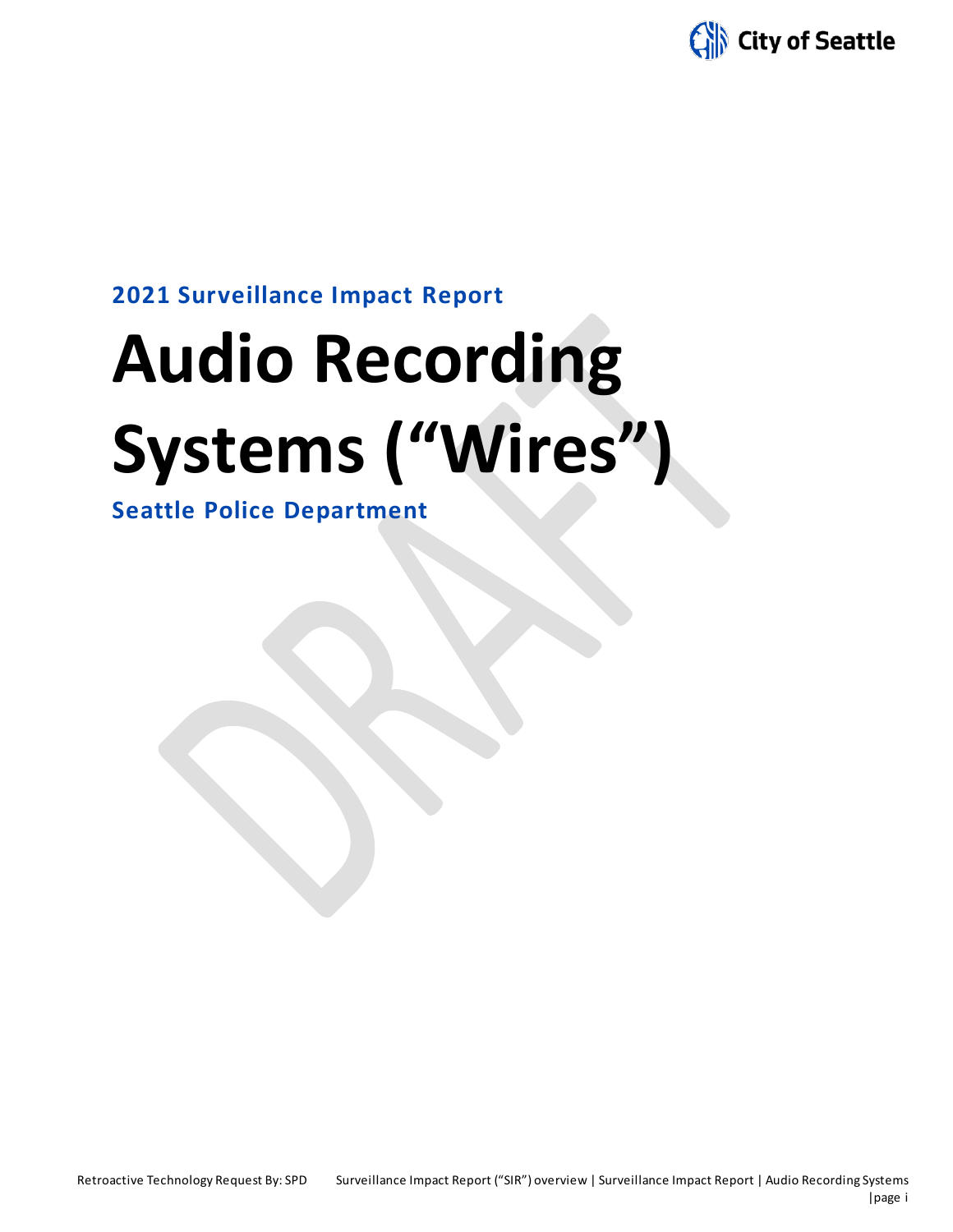## City of Seattle

| Racial Equity Toolkit ("RET") and engagement for public comment worksheet. 19 |  |
|-------------------------------------------------------------------------------|--|
|                                                                               |  |
|                                                                               |  |
|                                                                               |  |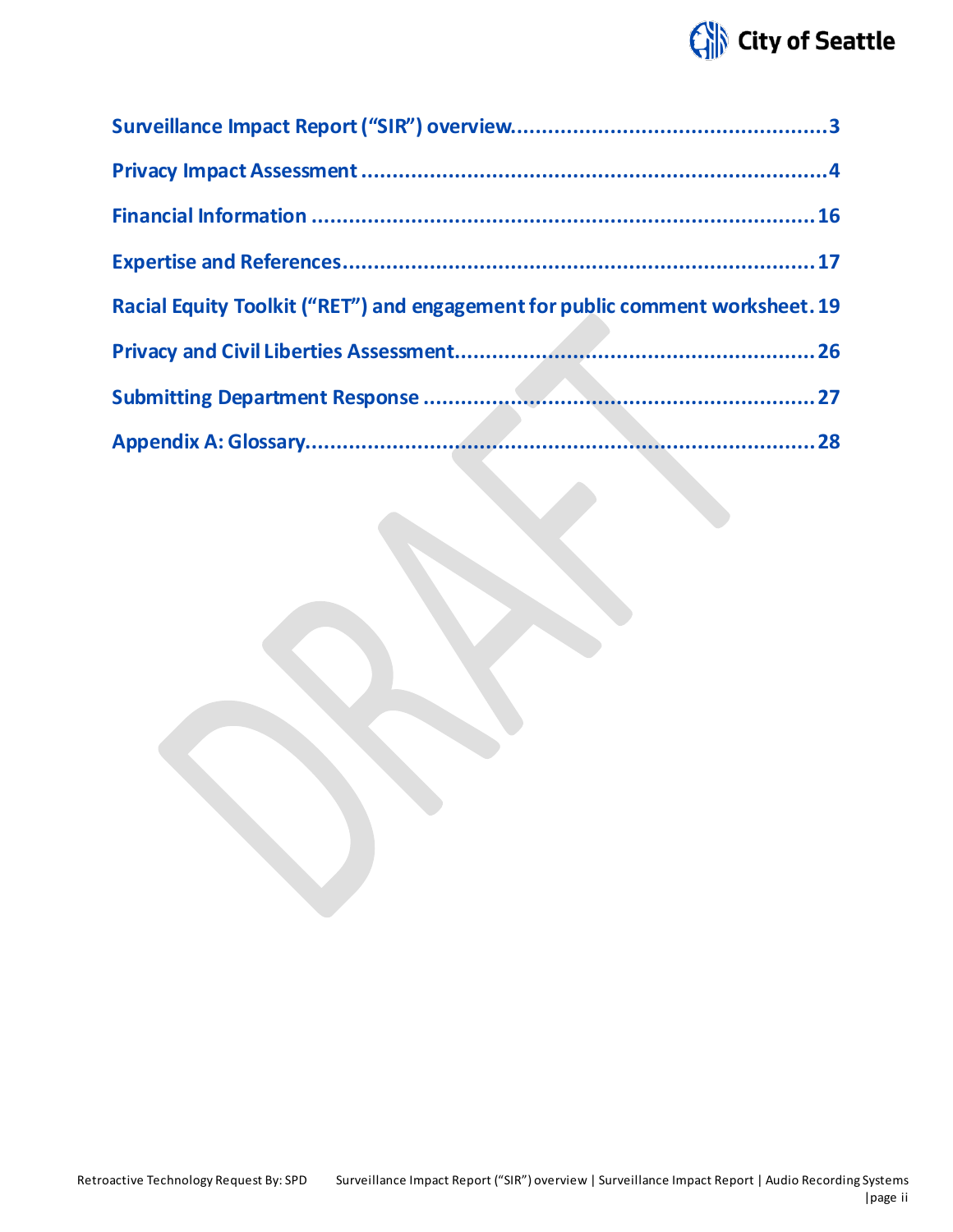

## <span id="page-2-0"></span>**Surveillance Impact Report ("SIR") overview**

#### **About the Surveillance Ordinance**

The Seattle City Council passed Ordinance [125376,](http://seattle.legistar.com/LegislationDetail.aspx?ID=2981172&GUID=0B2FEFC0-822F-4907-9409-E318537E5330&Options=Advanced&Search=) also referred to as the "Surveillance Ordinance," on September1, 2017. SMC 14.18.020.b.1 charges the City's executive with developing a process to identify surveillance technologies subject to the ordinance. Seattle IT, on behalf of the executive, developed and implemented a process through which a privacy and surveillance review is completed prior to the acquisition of new technologies. This requirement, and the criteria used in the review process, are documented in Seattle IT [Policy PR-02,](https://seattlegov.sharepoint.com/sites/IT-CDR/Operating_Docs/PR-02SurveillancePolicy.pdf) the "Surveillance Policy".

#### **How this Document is Completed**

This document is completed by the requesting department staff, support and coordinated by the Seattle Information Technology Department ("Seattle IT"). As Seattle IT and department staff complete the document, they should keep the following in mind.

- 1. Responses to questions should be in the text or check boxes only; all other information (questions, descriptions, etc.) Should **not** be edited by the department staff completing this document.
- 2. All content in this report will be available externally to the public. With this in mind, avoid using acronyms, slang, or other terms which may not be well-known to external audiences. Additionally, responses should be written using principally non-technical language to ensure they are accessible to audiences unfamiliar with the topic.

#### **Surveillance Ordinance Review Process**

The following is a high-level outline of the complete SIR review process.

| Upcoming<br>for Review                                                                                                                   | Initial Draft                                                     | <b>Open</b><br>Comment<br>Period                                                                                                                                                                                         | <b>Final Draft</b>                                                                                                                                               | <b>Working</b><br>Group                                                                                                                                                                                                            | Council<br><b>Review</b>                                                                              |
|------------------------------------------------------------------------------------------------------------------------------------------|-------------------------------------------------------------------|--------------------------------------------------------------------------------------------------------------------------------------------------------------------------------------------------------------------------|------------------------------------------------------------------------------------------------------------------------------------------------------------------|------------------------------------------------------------------------------------------------------------------------------------------------------------------------------------------------------------------------------------|-------------------------------------------------------------------------------------------------------|
| The technology is<br>upcoming for<br>review, but the<br>department has not<br>begun drafting the<br>surveillance impact<br>report (SIR). | Work on the initial<br>draft of the SIR is<br>currently underway. | The initial draft of<br>the SIR and<br>supporting materials<br>have been released<br>for public review and<br>comment. During<br>this time, one or<br>more public<br>meetings will take<br>place to solicit<br>feedback. | During this stage the<br>SIR, including<br>collection of all<br>public comments<br>related to the<br>specific technology,<br>is being compiled<br>and finalized. | The surveillance<br>advisory working<br>group will review<br>each SIR's final draft<br>and complete a civil<br>liberties and privacy<br>assessment, which<br>will then be included<br>with the SIR and<br>submitted to<br>Council. | City Council will<br>decide on the use of<br>the surveillance<br>technology, by full<br>Council vote. |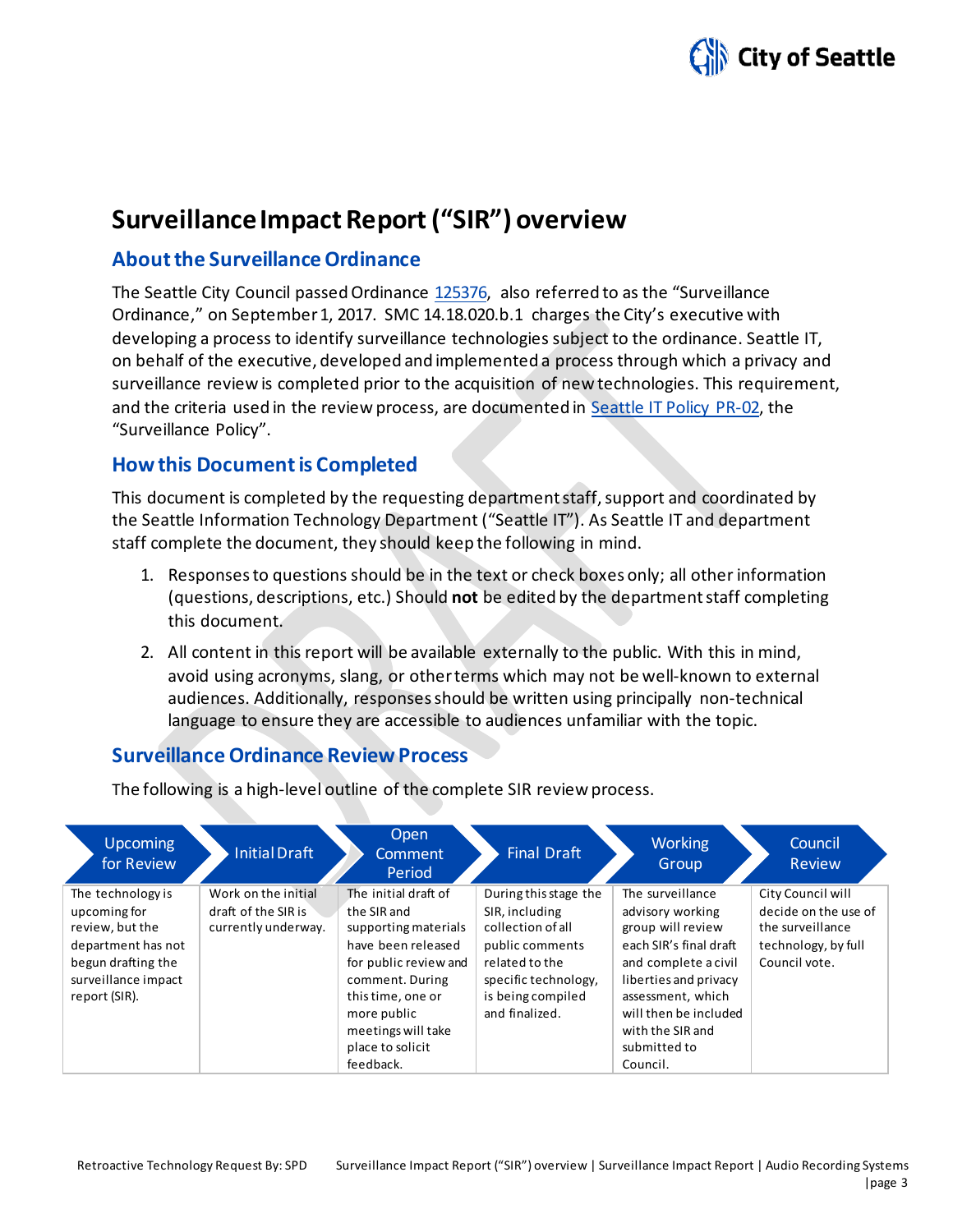

## <span id="page-3-0"></span>**Privacy Impact Assessment**

#### **Purpose**

A Privacy Impact Assessment ("PIA") is a method for collecting and documenting detailed information collected in order to conduct an in-depth privacy review of a program or project. A PIA asks questions about the collection, use, sharing, security and access controls for data that is gathered using a technology or program. It also requests information about policies, training and documentation that govern use of the technology. The PIA responses are used to determine privacy risks associated with a project and mitigations that may reduce some or all of those risks. In the interests of transparency about data collection and management, the City of Seattle has committed to publishing all PIAs on an outward facing website for public access.

#### **When is a Privacy Impact Assessment Required?**

A PIA may be required in two circumstances.

- 1. When a project, technology, or other review has been flagged as having a high privacy risk.
- 2. When a technology is required to complete the surveillance impact report process. This is one deliverable that comprises the report.

#### **1.0 Abstract**

#### **1.1 Please provide a brief description (one paragraph) of the purpose and proposed use of the project/technology.**

Seattle Police Department (SPD) utilizes audio recording systems in a handful of ways to obtain information during a criminal investigation. Pursuant to the Washington Privacy Act, [Chapt.9.73 RCW,](http://app.leg.wa.gov/rcw/default.aspx?cite=9.73) these technologies are applied only after obtaining appropriate consent and/or legal search warrant authority. In such a circumstance, SPD employs audio recording devices on a person's body or situated and concealed in place within an environment to capture audio conversations between individuals, wherein at least one participant is unaware of the recording.

#### **1.2 Explain the reason the project/technology is being created or updated and why the PIA is required.**

SPD's audio recording systems capture conversations of identifiable individuals, some of whom are unaware of the recording. Without appropriate safeguards, this raises significant privacy concerns. Recognizing these concerns, SPD only utilizes audio recording systems in a limited fashion with appropriate consent and/or court order.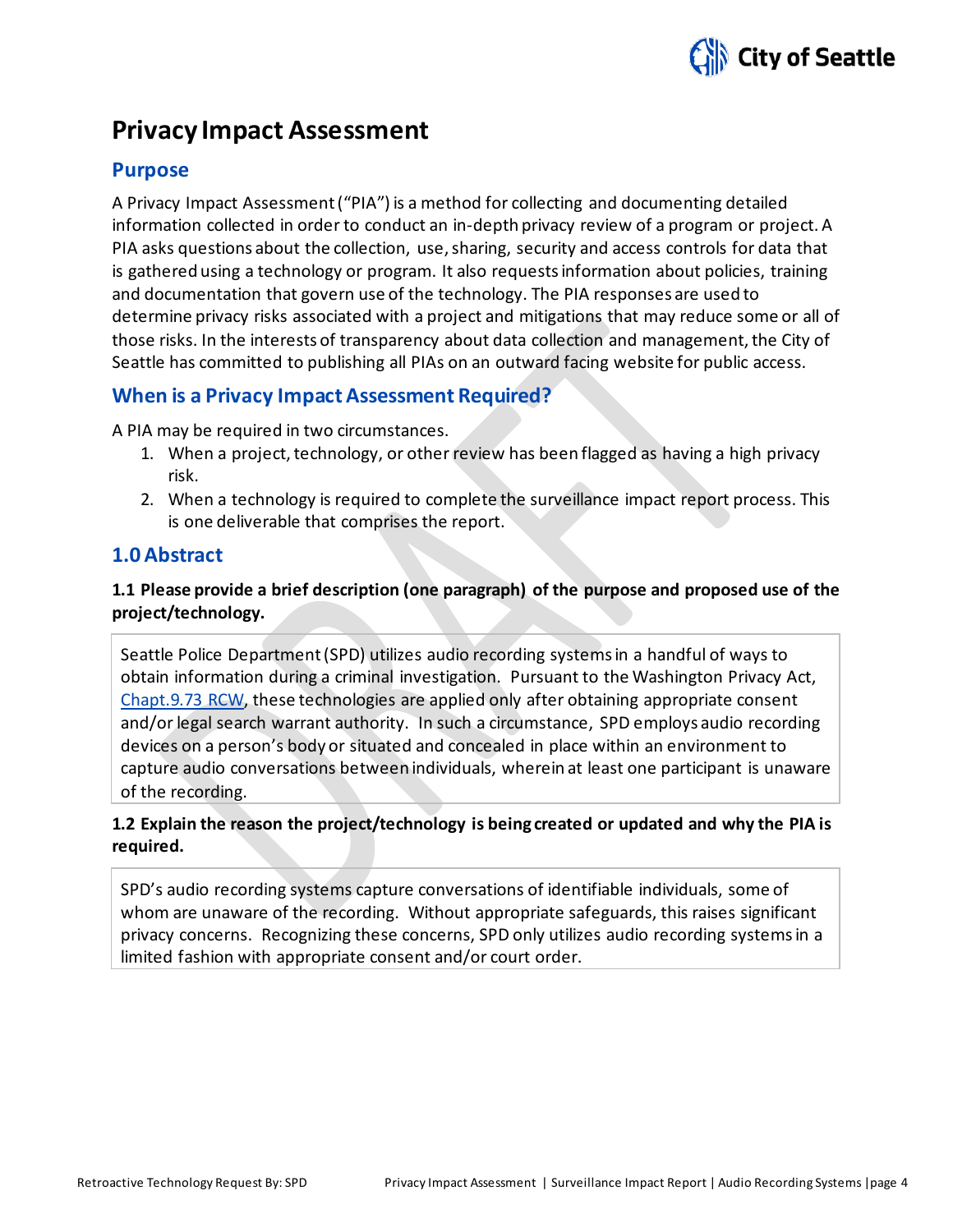

#### **2.0 Project / Technology Overview**

Provide an overview of the project or technology. The overview gives the context and background necessary to understand the purpose, mission and justification for the project / technology proposed

#### **2.1 Describe the benefits of the project/technology.**

Audio recording systems allow SPD to pursue resolution of criminal investigations expeditiously by recording conversations of suspects, wherein an appropriate determination that sufficient probable cause exists has been made and a warrant has been issued. Per law, probable cause is required to obtain a search warrant. Without this technology, SPD would be unable to interrupt ongoing criminal activity and collect important evidence in some criminal investigations.

#### **2.2 Provide any data or research demonstrating anticipated benefits.**

The primary benefit of audio recording systems is in the gathering of evidence used in the resolution of criminal investigations. Audio recording technologies have been utilized by law enforcement in the United States since the 1920s. "The value of employing electronic surveillance in the investigation of some forms of serious crime, in particular organized crime, is unquestionable. It allows the gathering of information unattainable through other means." [1](#page-4-0)

<span id="page-4-0"></span><sup>1</sup> https://www.unodc.org/documents/organized-crime/Law-Enforcement/Electronic\_surveillance.pdf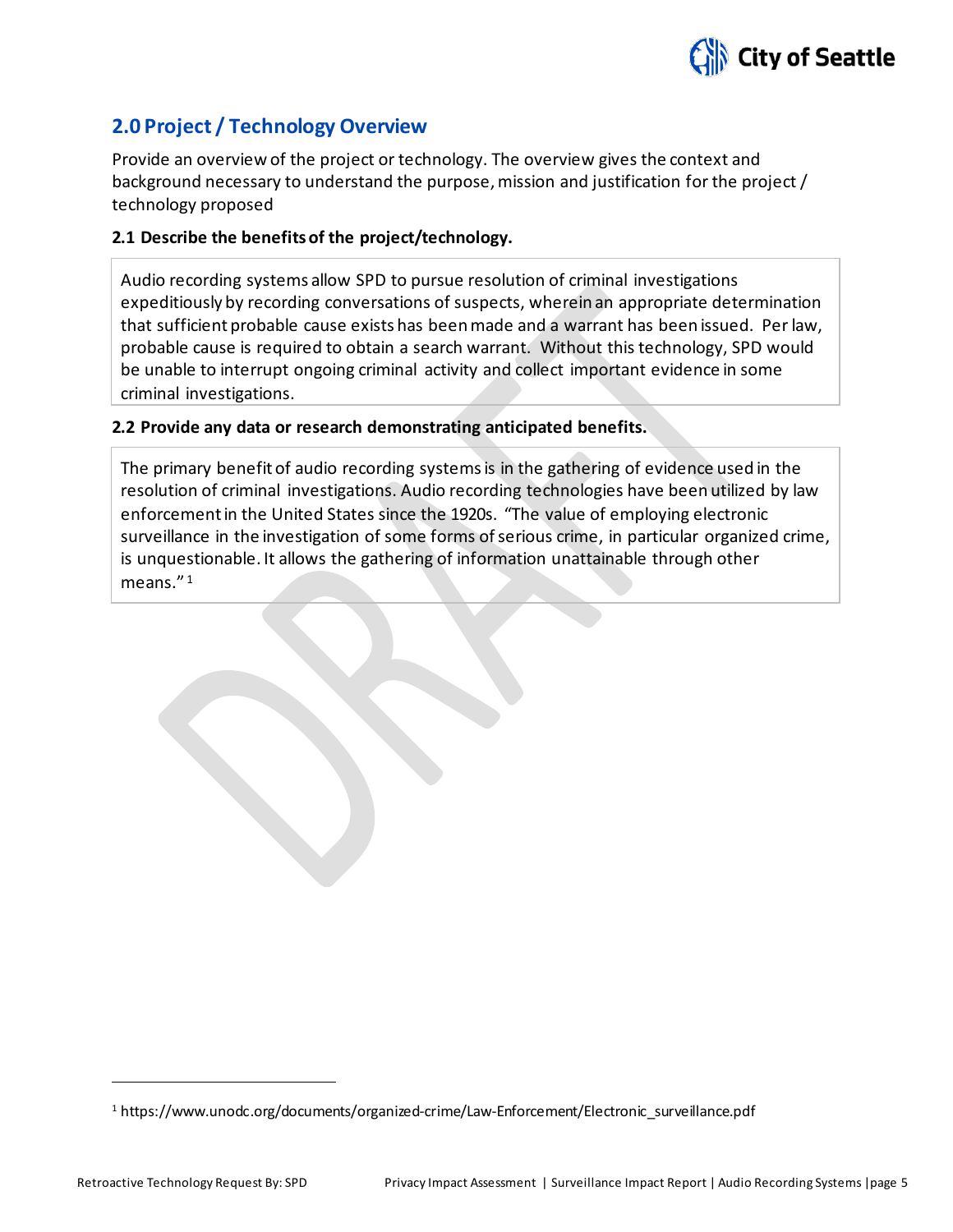

#### **2.3 Describe the technology involved.**

Audio recording devices are typically known as "wires" and can be concealed on a person or hidden in or on objects within a particular environment. Audio recording devices must be turned on by an individual and they record only portions of a conversation that occur while the device is on. The recording is stored locally on the device and must be downloaded onto a storage device (i.e., thumb drive, external hard drive) before it can be accessed and transcribed.

These devices have the ability to capture audio, video, or both. The legal and investigatory circumstances under which video is captured are different than those under which audio is captured. Video recording systems are discussed in the SIR entitled "Camera Systems".

#### **2.4 Describe how the project or use of technology relates to the department's mission.**

The mission of the Seattle Police Department is to prevent crime, enforce the law, and support quality public safety by delivering respectful, professional, and dependable police services. SPD's department priorities include the use of best practices that include officer safety guidelines and performance-based accountability to provide progressive and responsive police services to crime victims, witnesses, and all members of the community, and to structure the organization to support the SPD mission and field a well-trained sworn and non-sworn workforce that uses technology, training, equipment, and research strategically and effectively. Audio recording systems contribute to crime reduction by assisting in collecting evidence related to serious and/or violent criminal activity as part of the investigation of criminal activity. These technologies are used only with proper consent and/or a warrant.

#### **2.5 Who will be involved with the deployment and use of the project / technology?**

All audio recording systems utilized by SPD are managed and maintained with the Technical and Electronic Support Unit (TESU). TESU receives verbal requestsfor the deployment of this technology from SPD detectives investigating crimes and documents the equipment requested, the case number, and saves a copy of the consent form and/or court order authorizing the equipment's use. TESU then deploys the equipment to the requesting Officer/Detective to engage within the scope of the consent form and/or court order.

When the requesting Officer/Detective has completed recording, TESU downloads the audio on a thumb drive or external hard drive, provides this copy to the Officer/Detective for inclusion in the investigation file, and then purges all data from the audio recording device. No data is retained on the device or within TESU.

If no data was collected by the device that assists in the pursuit of the criminal investigation or falls within the scope of the consent form and/or court order, the device is purged in its entirety and no data is provided to the Officer/Detective for the investigation file.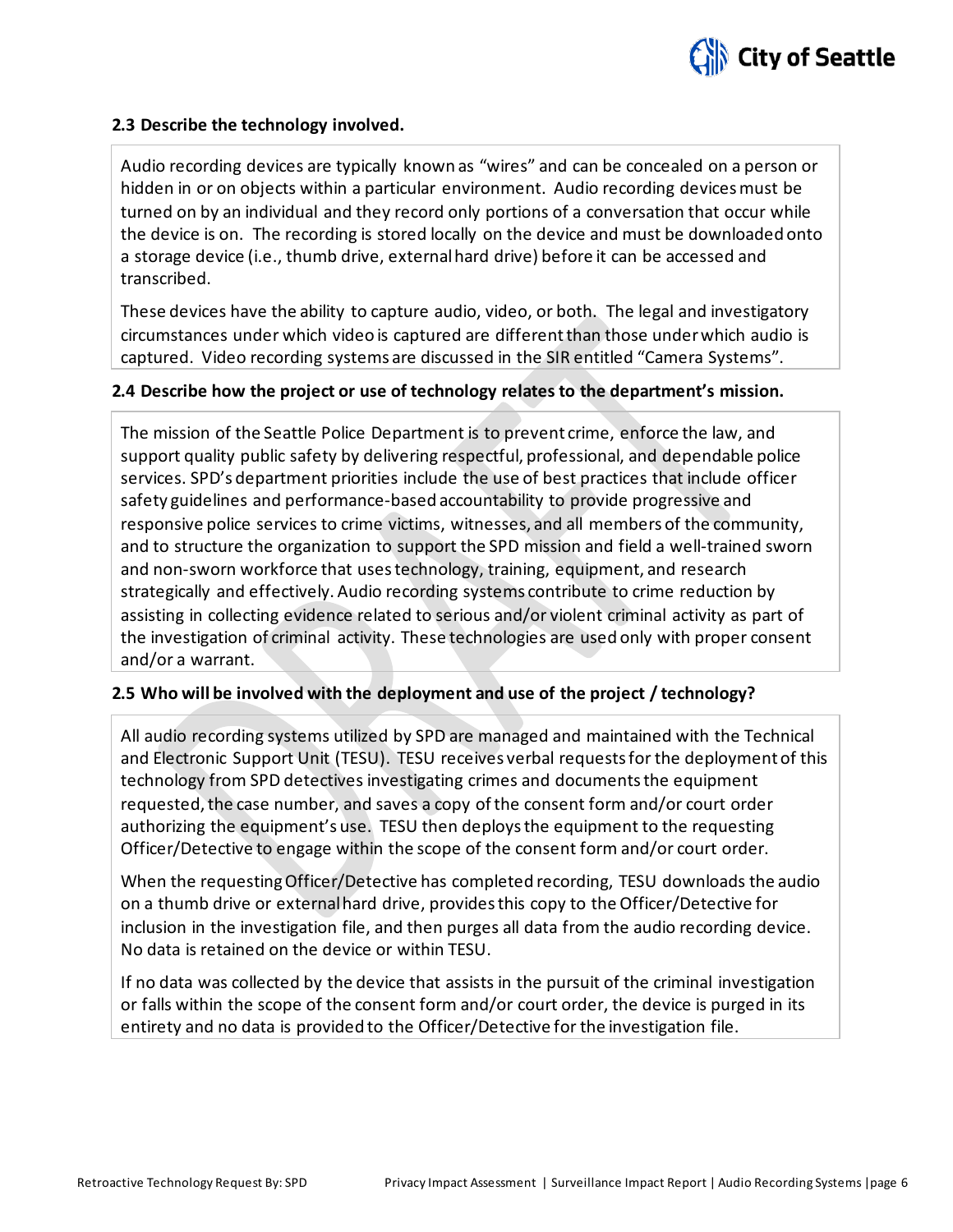

#### **3.0 Use Governance**

Provide an outline of any rules that will govern the use of the project / technology. Please note: non-City entities contracting with the City are bound by restrictions specifiedin the surveillance ordinance and privacy principles and must provide written procedures for how the entity will comply with any restrictions identified.

#### **3.1 Describe the processes that are required prior to each use, or access to/ of the project / technology, such as a notification, or check-in, check-out of equipment.**

All audio recording devices are managed and maintained by the Technical and Electronic Support Unit (TESU). When an Officer/Detective has obtained consent and/or a court order, having established probable cause, to utilize an audio recording device, s/he makes a verbal request to the TESU. TESU staff completes TESU's Request Form that requires a reason for the request, a case number associated with the investigation, and a copy of the consent form and/or court order. Each request is screened by the TESU Supervisor prior to deployment.

TESU detectives then assign the audio recording device to the requesting Officer/Detective.

Each deployment is logged, and all request forms (including consent form and/or court order) are maintained within TESU.

#### **3.2 List the legal standards or conditions, if any, that must be met before the project / technology is used.**

Audio recording devices are utilized only after legal standards of consent and/or court-issued warrant have been met, as required by the Washington Privacy Act, [Chapt. 9.73 RCW.](http://app.leg.wa.gov/rcw/default.aspx?cite=9.73)

#### **3.3 Describe the policies and training required of all personnel operating the project / technology, and who has access to ensure compliance with use and management policies.**

Supervisors and commanding officers are responsible for ensuring compliance with policies.

Audio recording devices may only be issued/deployed by TESU detectives. All TESU staff that deploy audio recording devices have received vendor training in their use. Once an Officer/Detective has obtained consent and/or a court order, having established probable cause, to utilize an audio recording device, s/he makes a verbal request to the TESU. TESU staff completes TESU's Request Form that requires a reason for the request, a case number associated with the investigation, and a copy of the consent form and/or court order. TESU staff then train requesting Officers/Detectives in their use when they deploy the equipment.

The TESU Supervisor screens all deployments, and ensures that all staff receive adequate training, specific to the technologies.

All SPD employees must adhere to laws, City policy, and Department Policy (SPD Policy [5.001\)](http://www.seattle.gov/police-manual/title-5---employee-conduct/5001---standards-and-duties), and any employees suspected of being in violation of laws or policy or other misconduct are subject to discipline, as outlined in [SPD Policy 5.002.](http://www.seattle.gov/police-manual/title-5---employee-conduct/5002---responsibilities-of-employees-concerning-alleged-policy-violations)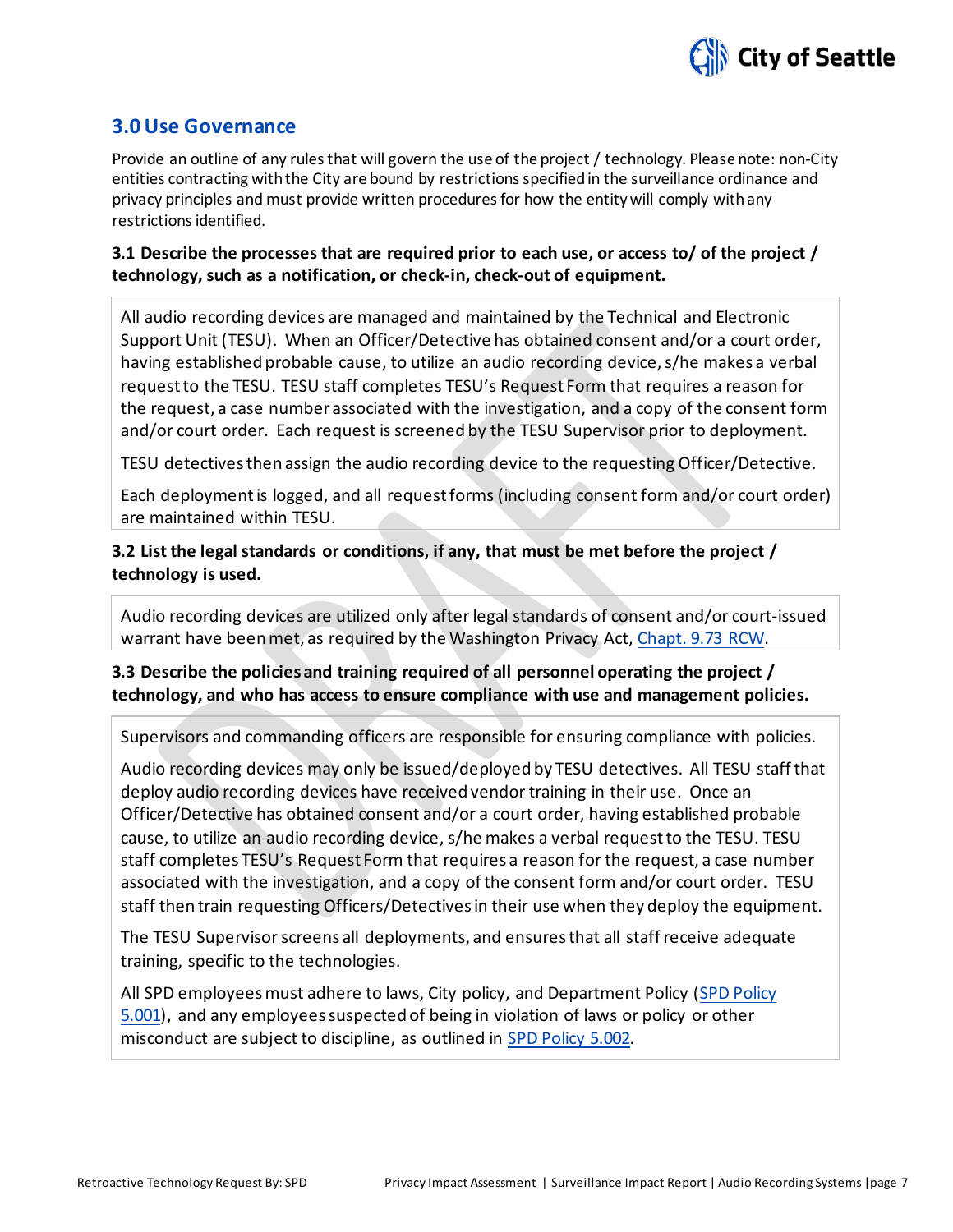

#### **4.0 Data Collection and Use**

**4.1 Provide details about what information is being collected from sources other than an individual, including other IT systems, systems of record, commercial data aggregators, publicly available data and/or other City departments.**

Audio recording devices collect conversations and sounds of individuals related to a criminal investigation. The information is extracted onto a thumb drive from the device using locally stored computer application that resides on a computer in the TESU Unit. This application, accessible only to TESU staff, is used solely to extract audio data from a device and stores no data.

#### **4.2 What measures are in place to minimize inadvertent or improper collection of data?**

Deployment of audio recording devices is constrained to the conditions stipulated by consent and/or court order, which provides the legal authority and the scope of collection. All deployments of audio recording devices are documented by TESU and subject to audit by the Office of Inspector General and the federal monitor at any time.

As outlined in 2.5 above, if no data is collected by the device that assists in the pursuit of the criminal investigation or falls within the scope of the consent form and/or court order warrant (as determined by the judge), the device is purged in its entirety and no data is provided to the requesting Officer/Detective for the investigation file.

Data collected from audio recording devices is provided to the requesting Officer/Detective for the investigation and no data is retained by TESU.

#### **4.3 How and when will the project / technology be deployed or used? By whom? Who will determine when the project / technology is deployed and used?**

All of SPD's audio recording devices are managed and maintained by the Technical and Electronic Support Unit (TESU). Once an Officer/Detective has obtained consent and/or a court order, having established probable cause, to utilize an audio recording device, s/he makes a verbal request to the TESU. TESU staff completes TESU's Request Form that requires a reason for the request, a case number associated with the investigation, and a copy of the consent form and/or court order. Each request is screened by the TESU Supervisor prior to deployment.

TESU detectives then assign the audio recording device to the requesting Officer/Detective.

Each deployment is logged, and all request forms (including consent form and/or court order warrant) are maintained within TESU.

#### **4.4 How often will the technology be in operation?**

Consent and court ordered warrants determine the scope of each deployment. Audio recording devices are generally used to meet the needs of a criminal investigation, and the scope is specifically limited to the stipulations of consent and/or the court-ordered warrants providing authorization of use.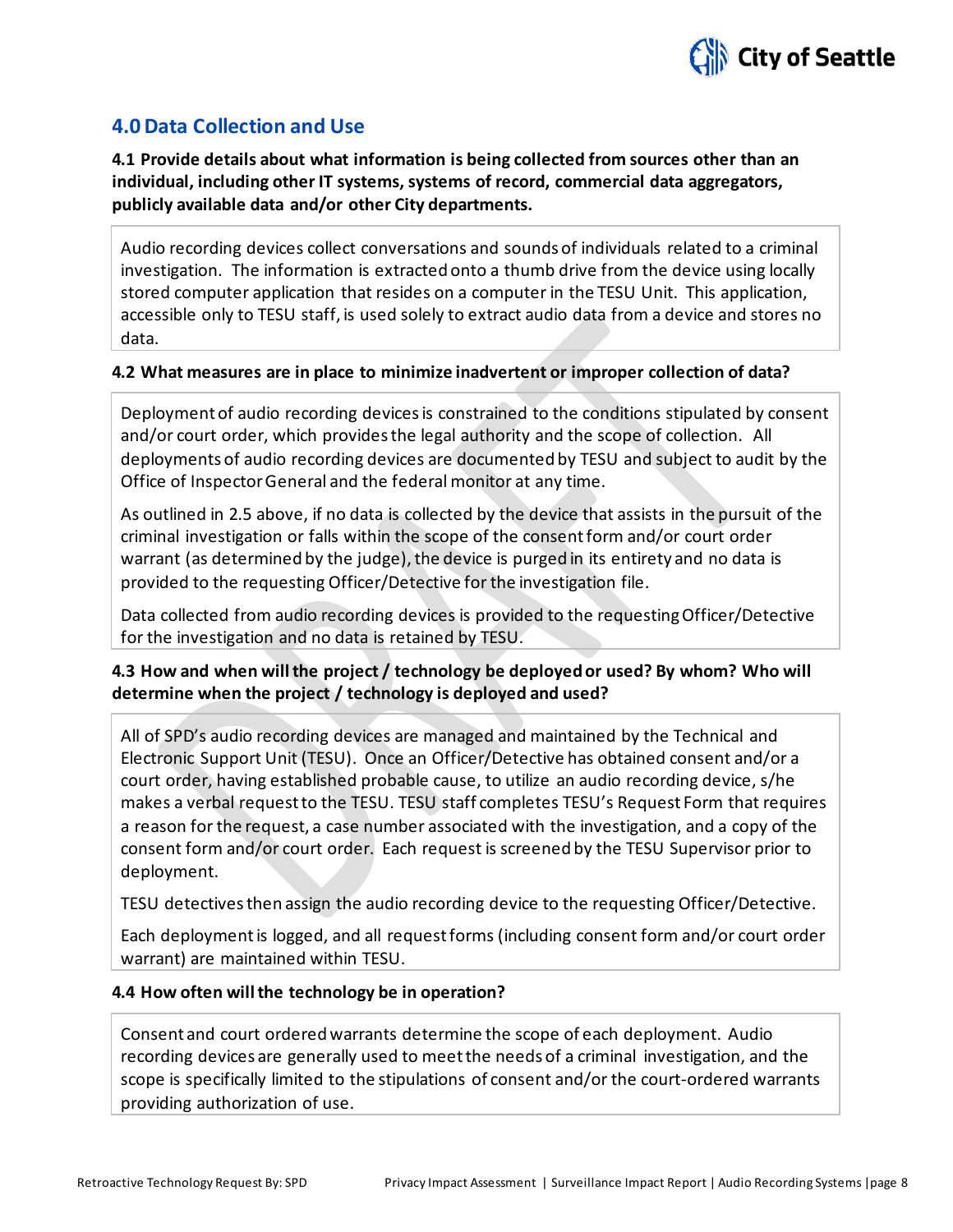

#### **4.5 What is the permanence of the installation? Is it installed permanently, or temporarily?**

When audio recording devices are in use, they are installed temporarily within the scope of consent and/or warrant.

#### **4.6 Is a physical object collecting data or images visible to the public? What are the markings to indicate that it is in use? What signage is used to determine department ownership and contact information?**

When audio recording devices are being utilized, they are used in a covert capacity, which necessitates authorization via consent and/or court-ordered warrant. Audio recording devices are intended to be disguised and are, thus, not visible to the public. There are no visible markings indicating when it is in use. This means that there are no markings that identify department ownership. Each device has an assigned number, however, that can be used to audit the device's deployment and use.

#### **4.7 How will data that is collected be accessed and by whom?**

Only authorized SPD users can access the audio recording devices or the data while it resides in the devices. Access to the systems/technology is limited to TESU personnel via passwordprotected login credentials.

Data removed from the system/technology and entered into investigative files is securely input and used on SPD's password-protected network with access limited to authorized detectives and identified supervisory personnel.

All SPD employees are backgrounded and access is controlled by SPD Manual Title 12 provisions governing Department Information Systems including:

- [SPD Policy 12.040](http://www.seattle.gov/police-manual/title-12---department-information-systems/12040---department-owned-computers-devices-and-software) Department-Owned Computers, Devices & Software,
- [SPD Policy 12.050](http://www.seattle.gov/police-manual/title-12---department-information-systems/12050---criminal-justice-information-systems) Criminal Justice Information Systems,
- [SPD Policy 12.080](http://www.seattle.gov/police-manual/title-12---department-information-systems/12080---department-records-access-inspection-and-dissemination) Department Records Access, Inspection & Dissemination,
- [SPD Policy 12.110](http://www.seattle.gov/police-manual/title-12---department-information-systems/12110---use-of-department-e-mail-and-internet-systems) Use of Department E-mail & Internet Systems, and
- [SPD Policy 12.111](http://www.seattle.gov/police-manual/title-12---department-information-systems/12111---use-of-cloud-storage-services) Use of Cloud Storage Services.

#### **4.8 If operated or used by another entity on behalf of the City, provide details about access, and applicable protocols.**

SPD's audio recording devices are not operated or used by other agencies.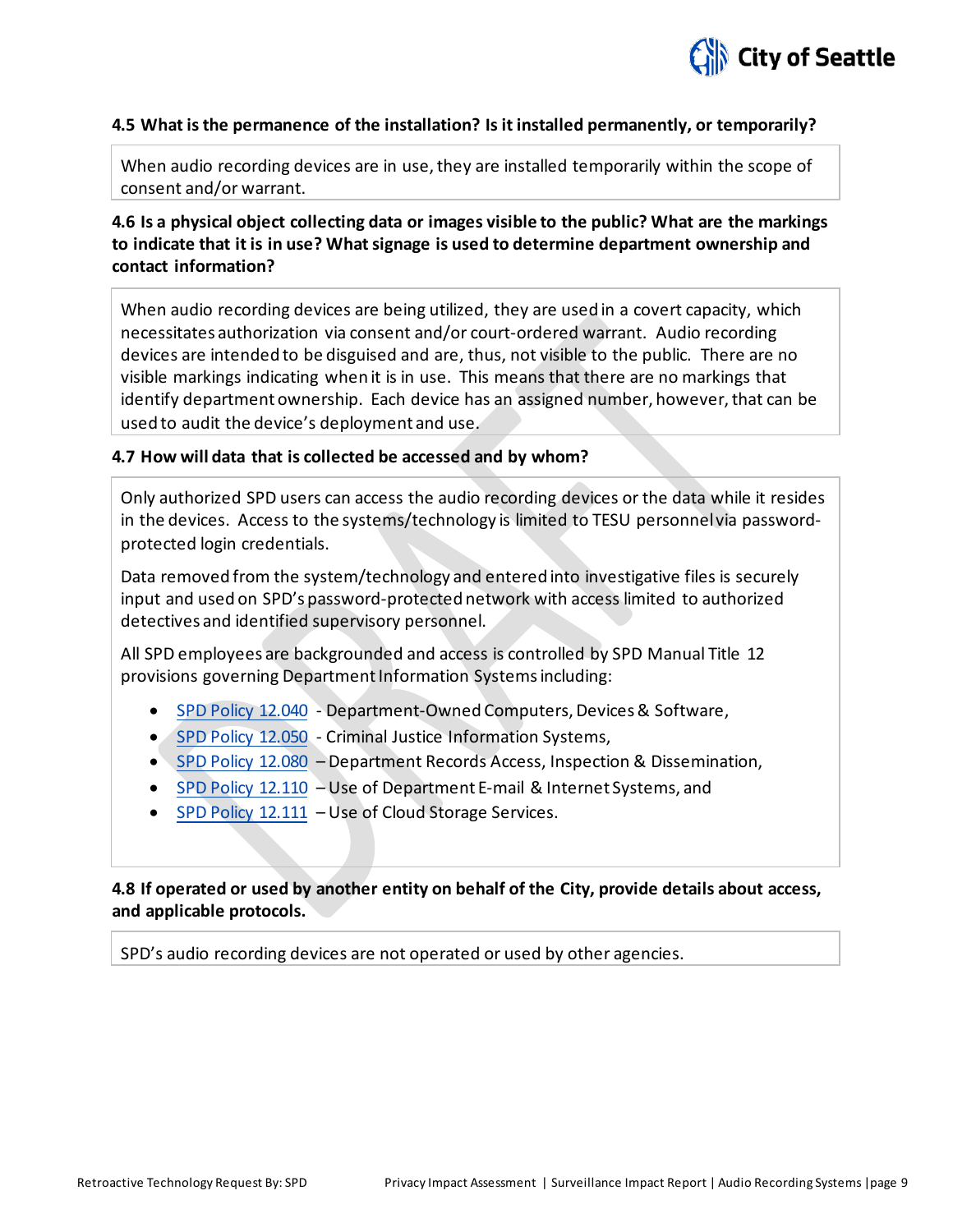

#### **4.9 What are acceptable reasons for access to the equipment and/or data collected?**

On probable cause, the court can issue order authorizing interception, transmission, and recording of private communications or conversations when one party to the conversation or communication has consented. Detailed requirements spelled out in RCW 9.73.090(2), (4), and (5), and RCW 9.73.120, .130, and .140

Officers/Detectives must establish probable cause, as well as a showing of necessity, and obtain consent and/or court-ordered warrant to utilize audio recording devices. Once this has been obtained, they must complete TESU's Request Form that requires an acceptable reason for deployment, case number, and copy of consent form and/or warrant, which must then be approved by the TESU Supervisor, before an audio recording device is deployed.

After TESU has extracted data and provided it to the requesting Officer/Detective, the data is included in the investigation file and treated as evidence.

**4.10 What safeguards are in place, for protecting data from unauthorized access (encryption, access control mechanisms, etc.) And to provide an audit trail (viewer logging, modification logging, etc.)?**

Audio recording devices store audio data directly on the device. Access to the equipment and data stored on the device is accessible only to TESU staff. TESU staff extract the data, document the extraction, provide the data to the requesting Officer/Detective, and retain no copies of the data.

TESU maintains logs of requests (including copies of request forms and consent and/or warrants) and extractions that are available for audit. SPD's Audit, Policy and Research Section (APRS) can conduct an audit of the any system at any time. The Office of Inspector General and the federal monitor can also access all data and audit for compliance at any time.

#### **5.0 Data Storage, Retention and Deletion**

#### **5.1 How will data be securely stored?**

Until data is extracted from an audio recording device by TESU staff, the data is temporarily stored on the device. A TESU detective extracts the data onto a SPD disc and provides the disc to the requesting Officer/Detective for inclusion in the investigation file. The audio recording device is then purged and no data is retained by TESU.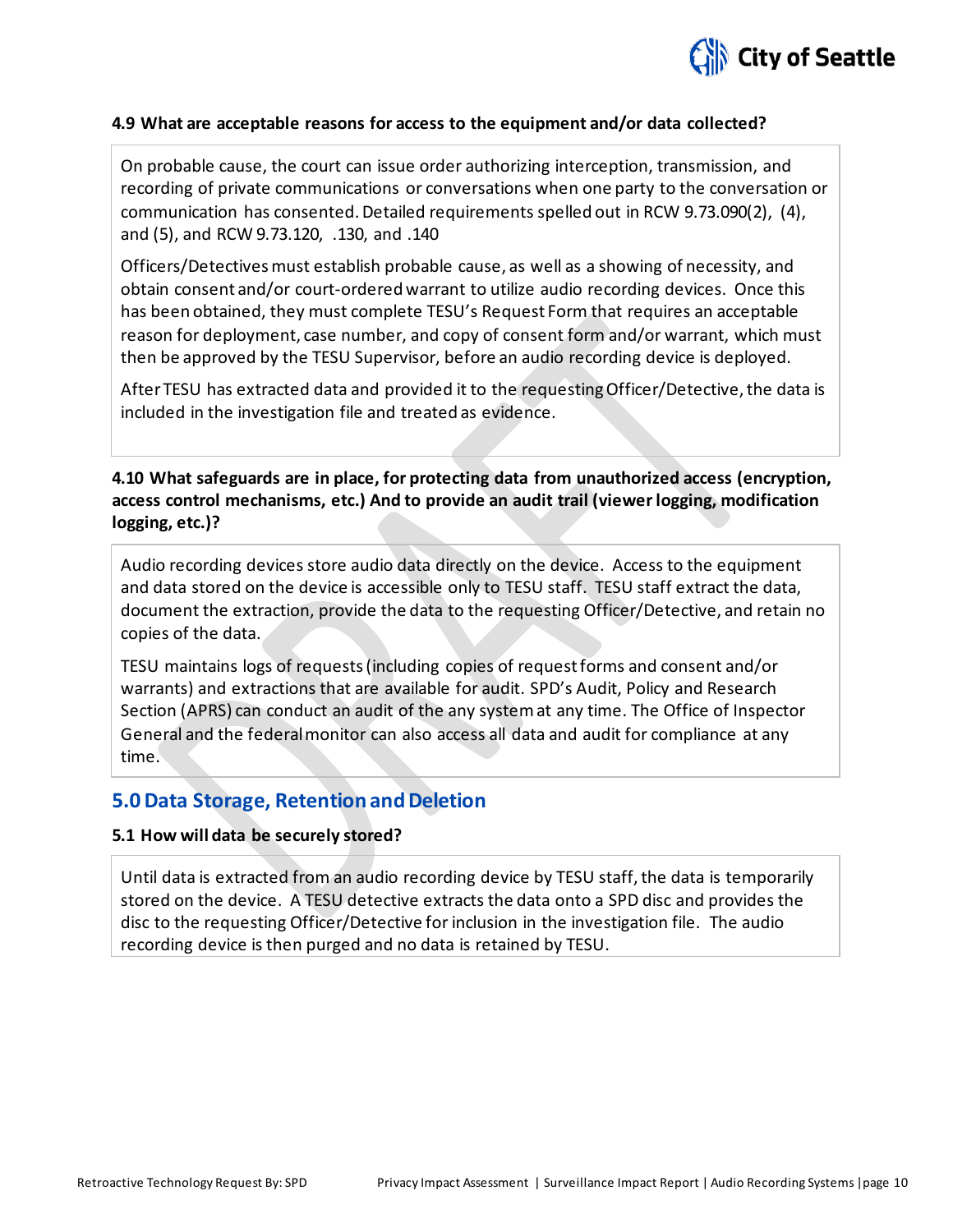

#### **5.2 How will the owner allow for departmental and other entities, to audit for compliance with legal deletion requirements?**

Per the Washington Secretary of State's Law Enforcement Records Retention Schedule, investigational conversation recordings are retained "for 1 year after transcribed verbatim and verified OR until disposition of pertinent case file, whichever is sooner, then Destroy" (LE06-01-04 Rev. 1).

TESU maintains a log of requests (including copies of consent forms and warrants), extractions, and deployments that are available to any auditor, including the Officer of Inspector General and federal monitor.

#### **5.3 What measures will be used to destroy improperly collected data?**

The scope of audio recording authorization is outlined in consent and court-ordered warrants. Any data that is collected outside the established scope is purged by the investigating detective.

All data collected within the scope of the appropriate authorization is provided to the requesting Officer/Detective and the device is purged. No data is retained by TESU.

[SPD Policy 7.010](http://www.seattle.gov/police-manual/title-7---evidence-and-property/7010---submitting-evidence) governs the submission of evidence and requires that all collected evidence be documented in a General Offense Report. Evidence is submitted to the Evidence Unit and associated with a specific GO Number and investigation.

All information must be gathered and recorded in a manner that is consistent with [SPD Policy](http://www.seattle.gov/police-manual/title-6---arrests-search-and-seizure/6060---collection-of-information-for-law-enforcement-purposes)  [6.060,](http://www.seattle.gov/police-manual/title-6---arrests-search-and-seizure/6060---collection-of-information-for-law-enforcement-purposes) such that it does not reasonably infringe upon "individual rights, liberties, and freedoms guaranteed by the Constitution of the United States and the State of Washington, including freedom of speech, press, association, and assembly; liberty of conscience the exercise of religion; the right to petition government for redress of grievances; and the right to privacy."

All SPD employees must adhere to laws, City policy, and Department Policy [\(SPD Policy](http://www.seattle.gov/police-manual/title-5---employee-conduct/5001---standards-and-duties)  [5.001\)](http://www.seattle.gov/police-manual/title-5---employee-conduct/5001---standards-and-duties), and any employees suspected of being in violation of laws or policy or other misconduct are subject to discipline, as outlined in [SPD Policy 5.002.](http://www.seattle.gov/police-manual/title-5---employee-conduct/5002---responsibilities-of-employees-concerning-alleged-policy-violations) 

#### **5.4 which specific departmental unit or individual is responsible for ensuring compliance with data retention requirements?**

Unit supervisors are responsible for ensuring compliance with data retention requirements within SPD.

SPD's Intelligence and Analysis Section reviews the audit logs and ensures compliance with all regulations and requirements.

Audit, Policy & Research Section personnel can also conduct audits of all data collection software and systems. Additionally, any appropriate auditor, including the Office of Inspector General and the federal monitor can audit for compliance at any time.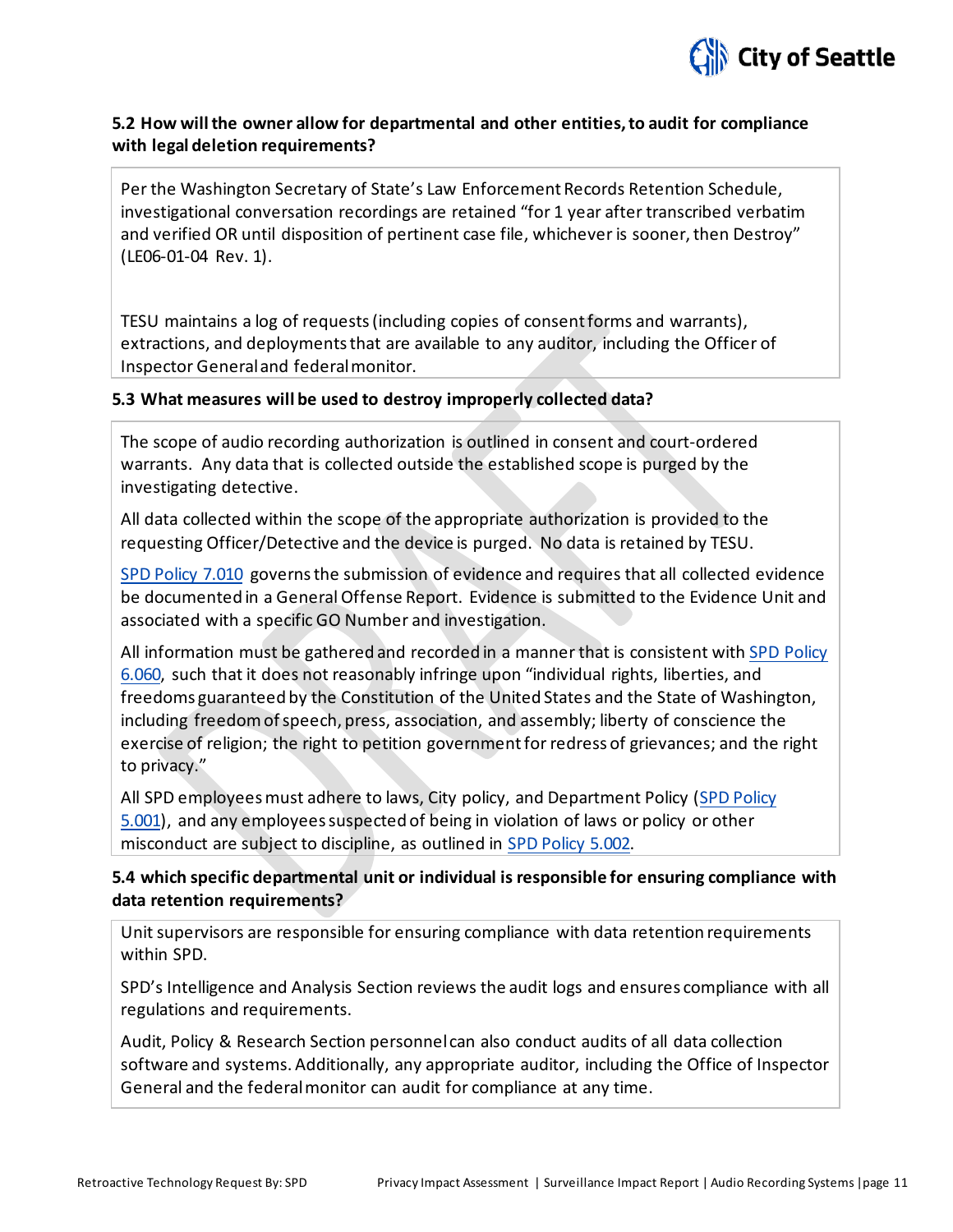

#### **6.0 Data Sharing and Accuracy**

#### **6.1 Which entity or entities inside and external to the City will be data sharing partners?**

SPD has no data sharing partners for audio recording devices. No person, outside of SPD, has direct access to audio recording devices or the data while it resides in the device.

Data obtained from the system may be shared outside SPD with the other agencies, entities, or individuals within legal guidelines or as required by law.

Data may be shared with outside entities in connection with criminal prosecutions:

- Seattle City Attorney's Office
- King County Prosecuting Attorney's Office
- King County Department of Public Defense
- Private Defense Attorneys
- Seattle Municipal Court
- King County Superior Court
- Similar entities where prosecution is in Federal or other State jurisdictions

Data may be made available to requesters pursuant to the Washington Public Records Act, [Chapter 42.56 RCW](http://apps.leg.wa.gov/RCW/default.aspx?cite=42.56) ("PRA"). SPD will apply applicable exemptions to the data before disclosing to a requester. Individuals have the right to inspect criminal history record information maintained by the department [\(RCW 10.97.030,](http://app.leg.wa.gov/rcw/default.aspx?cite=10.97.030) [SPD Policy 12.050\).](http://www.seattle.gov/police-manual/title-12---department-information-systems/12050---criminal-justice-information-systems) Individuals can access their own information by submitting a public disclosure request.

Pe[r SPD Policy 12.080,](http://www.seattle.gov/police-manual/title-12---department-information-systems/12080---department-records-access-inspection-and-dissemination) the Crime Records Unit is responsible for receiving, recording, and responding to requests "for General Offense Reportsfrom other City departments and from other law enforcement agencies, as well as from insurance companies."

Discrete pieces of data collected by audio recording devices may be shared with other law enforcement agencies in wanted bulletins, and in connection with law enforcement investigations jointly conducted with those agencies, or in response to requests from law enforcement agencies investigating criminal activity as governed b[y SPD Policy 12.050](http://www.seattle.gov/police-manual/title-12---department-information-systems/12050---criminal-justice-information-systems) and [12.110.](http://www.seattle.gov/police-manual/title-12---department-information-systems/12110---use-of-department-e-mail-and-internet-systems) All requests for data from Federal Immigration and Customs Enforcement (ICE) authorities are referred to the Mayor's Office Legal Counsel in accordance with the Mayoral Directive, dated February 6, 2018.

SPD shares data with authorized researchers pursuant to properly execute research and confidentiality agreements as provide by [SPD Policy 12.055.](http://www.seattle.gov/police-manual/title-12---department-information-systems/12055---criminal-justice-research) This sharing may include discrete pieces of data related to specific investigative files collected by the devices.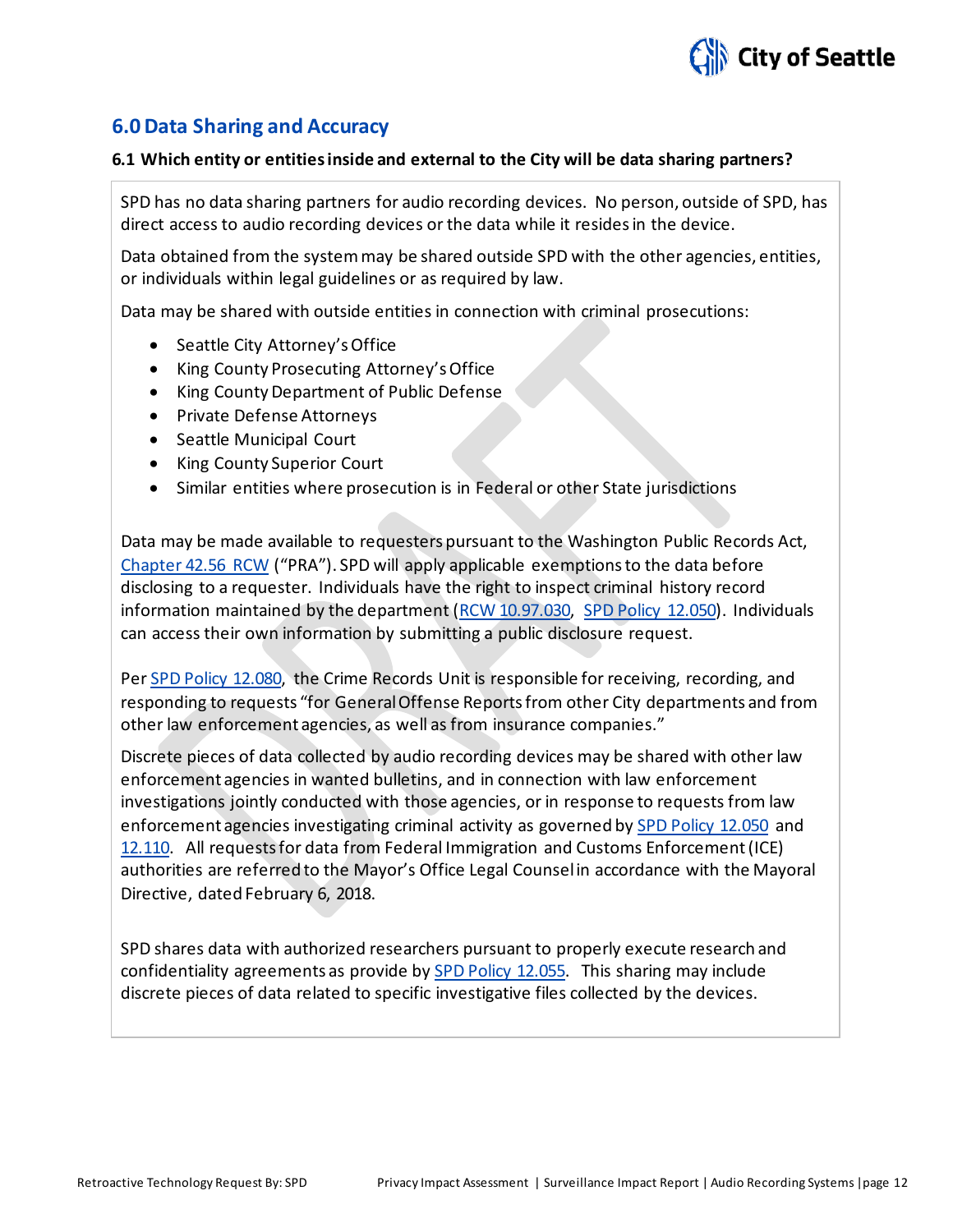

#### **6.2 Why is data sharing necessary?**

Data sharing is necessary for SPD to fulfill its mission of contributing to crime reduction by assisting in collecting evidence related to serious and/or violent criminal activity as part of investigation, and to comply with legal requirements.

#### **6.3 Are there any restrictions on non-City data use?**

Yes  $\nabla$  No  $\nabla$ 

#### **6.3.1 If you answered yes, provide a copy of the department's procedures and policies for ensuring compliance with these restrictions.**

Law enforcement agencies receiving criminal history information are subject to the requirements of [28 CFR Part 20,](https://www.ecfr.gov/cgi-bin/text-idx?tpl=/ecfrbrowse/Title28/28cfr20_main_02.tpl) regulating criminal justice information systems In addition, Washington State law enforcement agencies are subject to the provisions of [WAC 446-20-260](http://apps.leg.wa.gov/wac/default.aspx?cite=446-20-260) (auditing and dissemination of criminal history record information systems), and [RCW Chapter 10.97](http://app.leg.wa.gov/rcw/default.aspx?cite=10.97) (Washington State Criminal Records Privacy Act).

Once disclosed in response to PRA request, there are no restrictions on non-City data use; however, applicable exemptions will be applied prior to disclosure to any requestor who is not authorized to receive exempt content.

#### **6.4 How does the project/technology review and approve information sharing agreements, memorandums of understanding, new uses of the information, new access to the system by organizations within City of Seattle and outside agencies?**

Research agreements must meet the standards reflected in [SPD Policy 12.055.](http://www.seattle.gov/police-manual/title-12---department-information-systems/12055---criminal-justice-research) Law enforcement agencies receiving criminal history information are subject to the requirements of [28 CFR Part 20.](https://www.ecfr.gov/cgi-bin/text-idx?tpl=/ecfrbrowse/Title28/28cfr20_main_02.tpl) In addition, Washington State law enforcement agencies are subject to the provisions of [WAC 446-20-260,](http://apps.leg.wa.gov/wac/default.aspx?cite=446-20-260) and [RCW Chapter 10.97.](http://app.leg.wa.gov/rcw/default.aspx?cite=10.97)

Following Council approval of the SIR, SPD must seek Council approval for any material change to the purpose or manner in which the audio recording devices may be used.

**6.5 Explain how the project/technology checks the accuracy of the information collected. If accuracy is not checked, please explain why.**

Audio recording devices capture sounds as they are happening in the moment. The devices do not check for accuracy, as they are simply capturing a live exchange of sounds. They are not interpreting or otherwise, analyzing any data they collect.

**6.6 Describe any procedures that allow individuals to access their information and correct inaccurate or erroneous information.**

Individuals may request records pursuant to the PRA, and individuals have the right to inspect criminal history record information maintained by the department [\(RCW 10.97.030,](http://app.leg.wa.gov/rcw/default.aspx?cite=10.97.030) [SPD Policy](http://www.seattle.gov/police-manual/title-12---department-information-systems/12050---criminal-justice-information-systems)  [12.050\).](http://www.seattle.gov/police-manual/title-12---department-information-systems/12050---criminal-justice-information-systems) Individuals can access their own information by submitting a public disclosure request.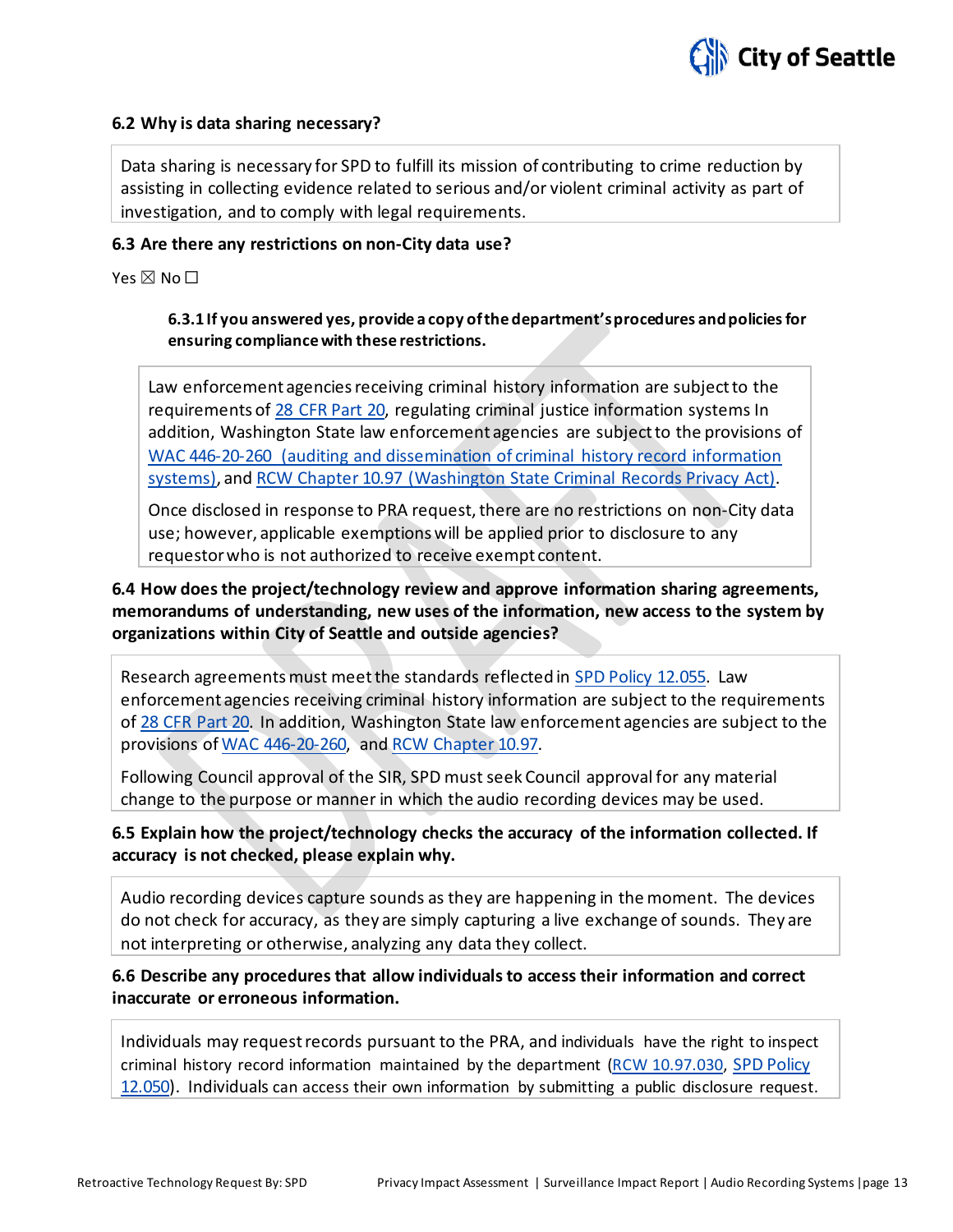

#### **7.0 Legal Obligations, Risks and Compliance**

**7.1 What specific legal authorities and/or agreements permit and define the collection of information by the project/technology?**

SPD's use of audio recording devices is governed at the state level by th[e Washington Privacy](http://app.leg.wa.gov/rcw/default.aspx?cite=9.73)  [Act.](http://app.leg.wa.gov/rcw/default.aspx?cite=9.73) These devices are utilized only with consent and/or court-ordered warrant.

**7.2 Describe what privacy training is provided to users either generally or specifically relevant to the project/technology.**

[SPD Policy 12.050](http://www.seattle.gov/police-manual/title-12---department-information-systems/12050---criminal-justice-information-systems) mandates that all employees, including TESU personnel, receive Security Awareness Training (Level 2), and all employees also receive City Privacy Training.

**7.3 Given the specific data elements collected, describe the privacy risks identified and for each risk, explain how it was mitigated. Specific risks may be inherent in the sources or methods of collection, or the quality or quantity of information included.**

Privacy risks revolve around improper collection of sounds and conversations between members of the general public. As it relates to covert audio recording, SPD mitigates this risk by deploying them consistent to the stipulations outlined in the Washington Privacy Act, [Chapt. 9.73 RCW,](http://app.leg.wa.gov/rcw/default.aspx?cite=9.73) and only by consent and/or with authorization of a court-ordered warrant.

[SMC 14.12](http://clerk.ci.seattle.wa.us/%7Epublic/toc/14-12.htm) an[d SPD Policy 6.060](http://www.seattle.gov/police-manual/title-6---arrests-search-and-seizure/6060---collection-of-information-for-law-enforcement-purposes) direct all SPD personnel to "any documentation of information concerning a person's sexual preferences or practices, or their political or religious activities must be for a relevant reason and serve a legitimate law enforcement purpose."

Additionally, [SPD Policy 5.140](http://www.seattle.gov/police-manual/title-5---employee-conduct/5140---bias-free-policing) forbids bias-based policing and outlines processes for reporting and documenting any suspected bias-based behavior, as well as accountability measures.

Finally, see 5.3 for a detailed discussion about procedures related to noncompliance.

#### **7.4 Is there any aspect of the project/technology that might cause concern by giving the appearance to the public of privacy intrusion or misuse of personal information?**

The privacy risks outlined in 7.3 above are mitigated by legal requirements and auditing processes (i.e., maintenance of all requests, copies of consent forms and warrants) that allow for any auditor, including the Office of Inspector General and the federal monitor, to inspect use and deployment of audio recording devices. The potential of privacy risk is mitigated by the requirement of consent and/or court ordered warrant before the technology is utilized.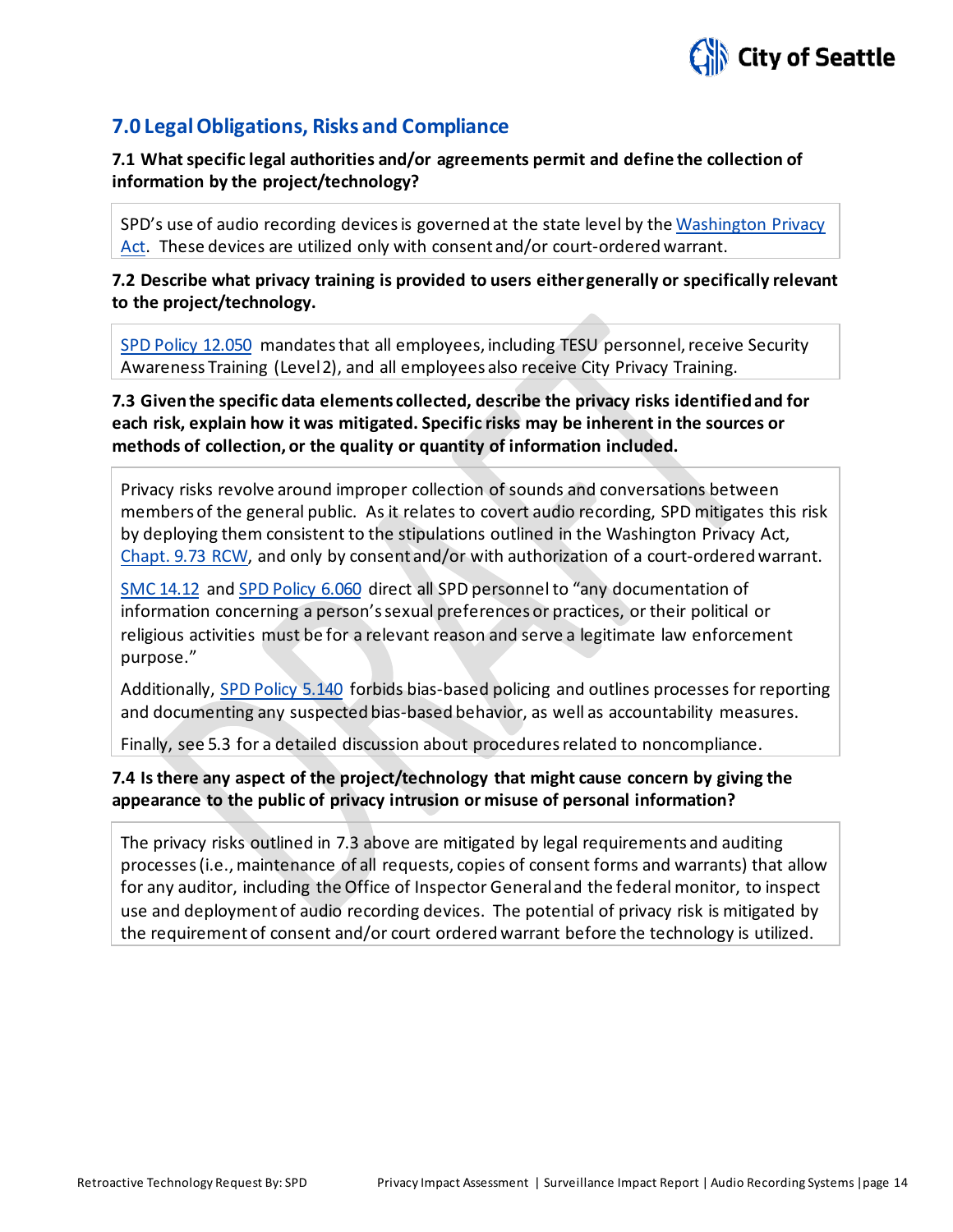

#### **8.0 Monitoring and Enforcement**

#### **8.1 Describe how the project/technology maintains a record of any disclosures outside of the department.**

TESU itself does not disclose information collected by audio recording devices. This information is provided to the requesting Officer/Detective to be included in the requisite investigation file. TESU then purges all data collected. TESU maintains a log of all requests, deployments, and access.

Pe[r SPD Policy 12.080,](http://www.seattle.gov/police-manual/title-12---department-information-systems/12080---department-records-access-inspection-and-dissemination) the Crime Records Unit is responsible to receive and record all requests "for General Offense Reports from other City departments and from other law enforcement agencies, as well as from insurance companies."

Any requests for public disclosure are logged by SPD's Public Disclosure Unit. Any action taken, and data released subsequently, is then tracked through the request log. Responses to Public Disclosure Requests, including responsive records provided to a requestor, are retained by SPD for two years after the request is completed.

#### **8.2 What auditing measures are in place to safeguard the information, and policies that pertain to them, as well as who has access to the audit data? Explain whether the project/technology conducts self-audits, third party audits or reviews.**

Requests to utilize audio recording devices, as well as logs of deployments, are kept within TESU and are subject to audit by the TESU Supervisor, Office of the Inspector General, and the federal monitor at any time.

Audit data is available to the public via Public Records Request.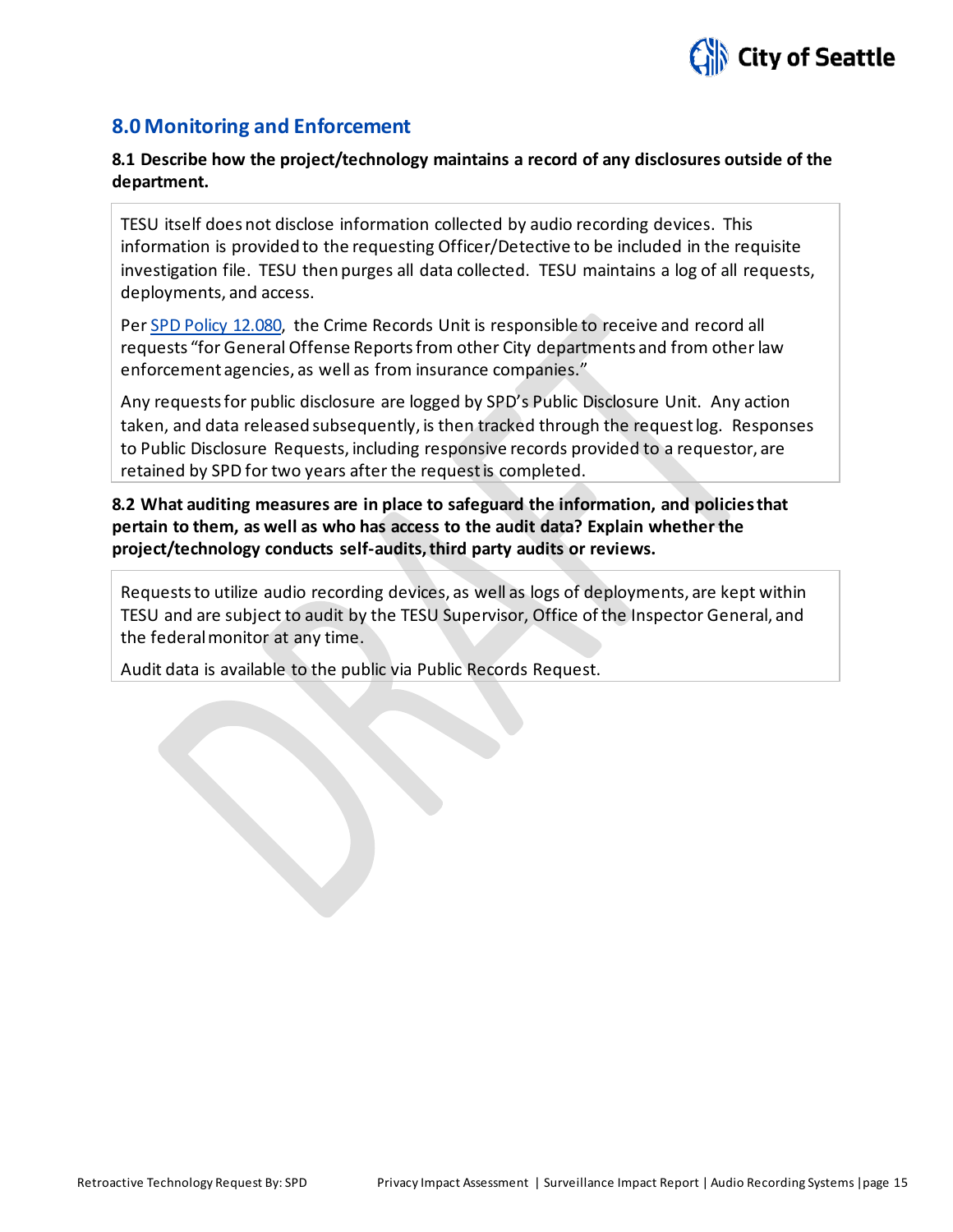

## <span id="page-15-0"></span>**Financial Information**

#### **Purpose**

This section provides a description of the fiscal impact of the surveillance technology, as required by the surveillance ordinance.

#### **1.0 Fiscal Impact**

Provide a description of the fiscal impact of the project/technology by answering the questions below.

#### **1.1 Current or potential sources of funding: initial acquisition costs.**

Current  $\Box$  potential  $\Box$ 

| Date of initial | Date of go | Direct initial | Professional | Other       | Initial     |
|-----------------|------------|----------------|--------------|-------------|-------------|
| acquisition     | live       | acquisition    | services for | acquisition | acquisition |
|                 |            | cost           | acquisition  | costs       | funding     |
|                 |            |                |              |             | source      |
|                 |            |                |              |             |             |
| Notes:          |            |                |              |             |             |

Notes:

Initial acquisition costs are unavailable, as SPD has been using audio recording devices for decades.

#### **1.2 Current or potential sources of funding: on-going operating costs, including maintenance, licensing, personnel, legal/compliance use auditing, data retention and security costs.**

#### Current  $\boxtimes$  potential  $\Box$

| Annual<br>maintenance and | Legal/compliance,<br>audit, data                | Department<br>overhead | IT overhead | Annual funding<br>source |
|---------------------------|-------------------------------------------------|------------------------|-------------|--------------------------|
| licensing                 | retention and<br>other security<br><b>costs</b> |                        |             |                          |
| \$5000.00                 |                                                 |                        |             | <b>SPD Budget</b>        |

Notes:

Periodic equipment maintenance and end of life replacement

#### **1.3 Cost savings potential through use of the technology**

Audio recording devices are used with consent and/or search warrant to resolve investigations. They provide invaluable evidence that could not be calculated in work hours.

#### **1.4 Current or potential sources of funding including subsidies or free products offered by vendors or governmental entities**

N/A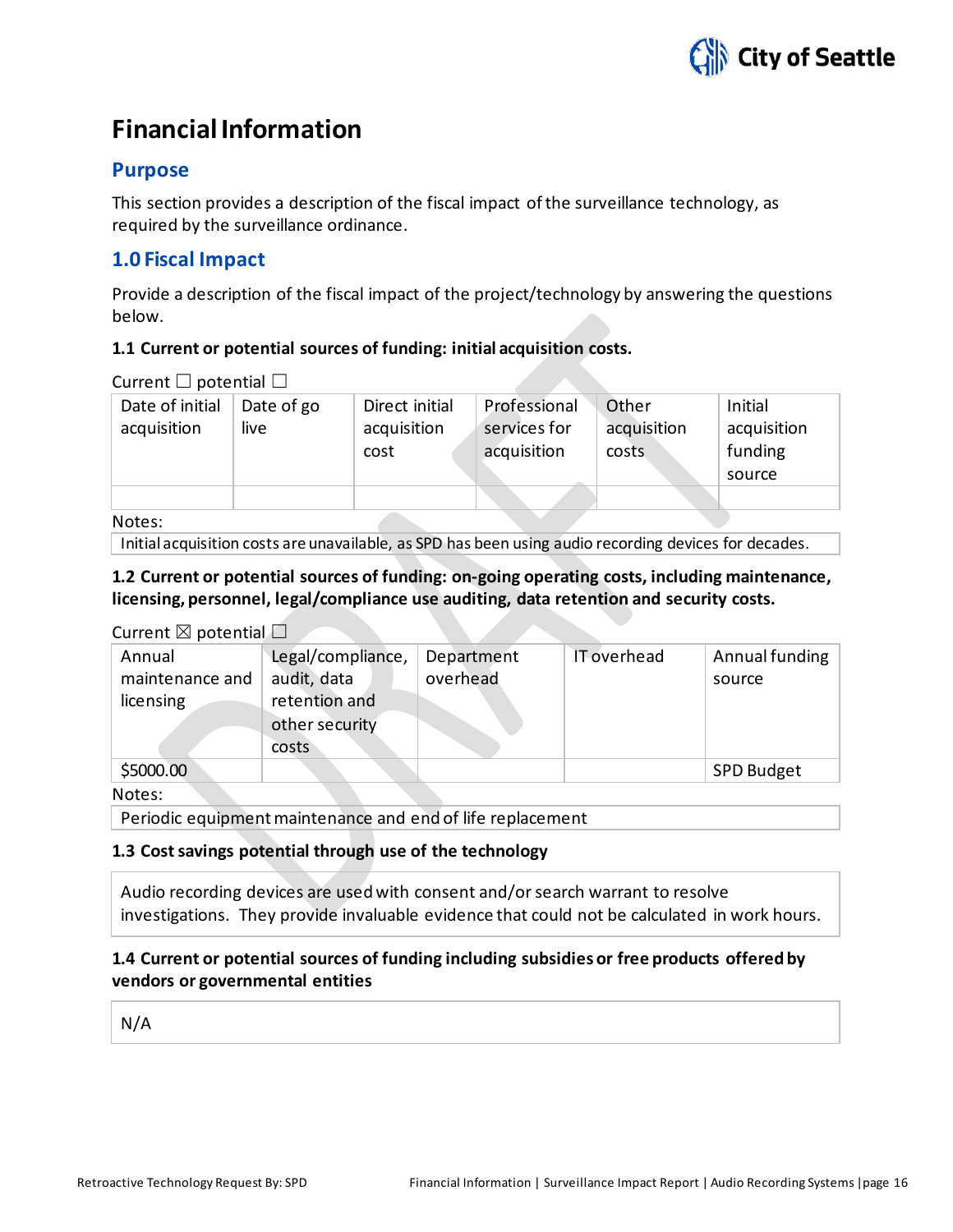

## <span id="page-16-0"></span>**Expertise and References**

#### **Purpose**

The following information is provided to ensure that Council has a group of experts to reference while reviewing the completed surveillance impact report ("SIR"). Any individuals or agencies referenced must be made aware ahead of publication that their information has been included. All materials must be available for Council to access or review, without requiring additional purchase or contract.

#### **1.0 Other Government References**

Please list any other government bodies that have implemented this technology and can speak to the implementation of this technology.

| Agency, municipality, etc.                  | Primary contact                                       | Description of current use                                                                                                                                |
|---------------------------------------------|-------------------------------------------------------|-----------------------------------------------------------------------------------------------------------------------------------------------------------|
| United Nations Office on<br>Drugs and Crime | Karen Kramer, Senior Expert<br>karen.kramer@unodc.org | Virtually all law enforcement<br>agencies throughout the<br>world rely on audio recording<br>devices in the routine course<br>of criminal investigations. |

#### **2.0 Academics, Consultants, and Other Experts**

Please list any experts in the technology under consideration, or in the technical completion of the service or function the technology is responsible for.

| Agency, municipality, etc. | Primary contact | Description of current use |
|----------------------------|-----------------|----------------------------|
|                            |                 |                            |

#### **3.0 White Papers or Other Documents**

Please list any authoritive publication, report or guide that is relevant to the use of this technology or this type of technology.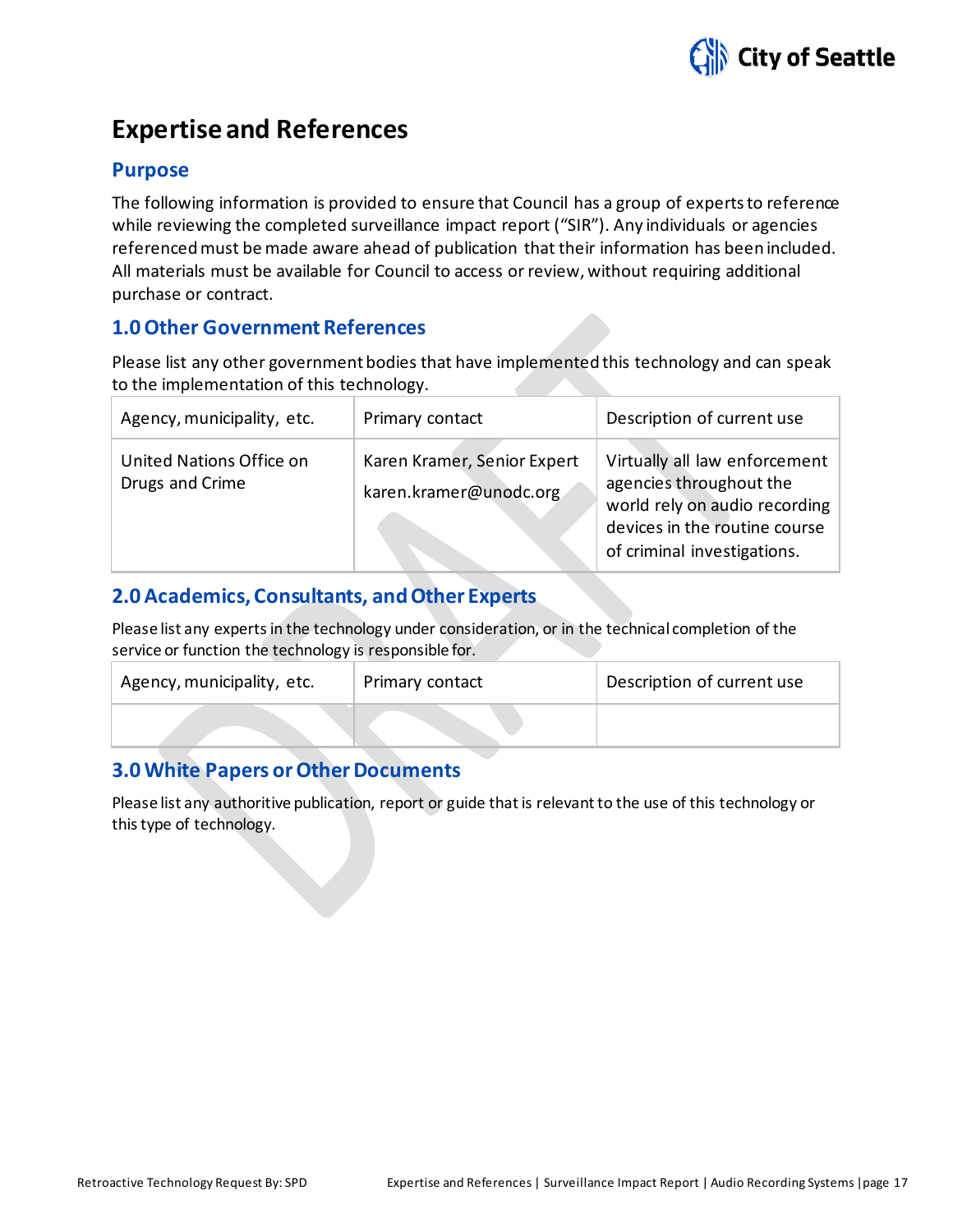

| Title                                                                                               | Publication                                           | Link                                                                                            |
|-----------------------------------------------------------------------------------------------------|-------------------------------------------------------|-------------------------------------------------------------------------------------------------|
| <b>Current Practices</b><br>in Electronic<br>Surveillance                                           | <b>United Nations</b><br>Office on Drugs<br>and Crime | https://www.unodc.org/documents/organized-<br>crime/Law-Enforcement/Electronic surveillance.pdf |
| Personal<br>Electronics for<br>Law Enforcement<br>Solid State<br>Recorders and<br><b>Body Wires</b> | Georgia Tech<br>Research<br>Institute                 | https://www.ncjrs.gov/pdffiles1/nij/grants/210488.pdf                                           |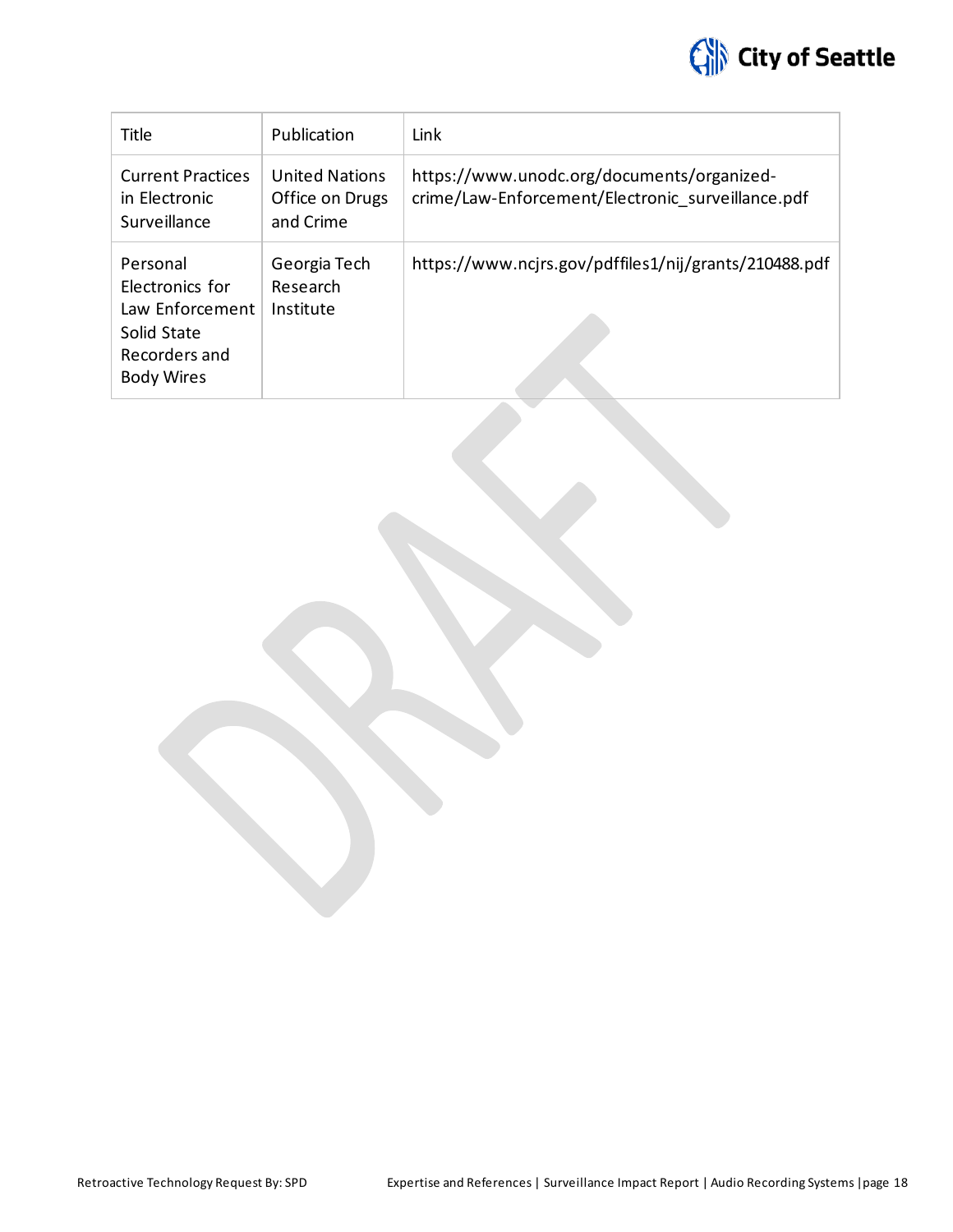

## <span id="page-18-0"></span>**Racial Equity Toolkit ("RET") and engagement for public commentworksheet**

#### **Purpose**

Departments submitting a SIR are required to complete an adapted version of the Racial Equity Toolkit ("RET") in order to:

- Provide a framework for the mindful completion of the SIR in a way that is sensitive to the historic exclusion of vulnerable and historically underrepresented communities. Particularly, to inform the public engagement efforts departments will complete as part of the surveillance impact report.
- Highlight and mitigate any impacts on racial equity from the adoption and the use of the technology.
- Highlight and mitigate any disparate impacts on individuals or vulnerable communities.
- Fulfill the public engagement requirements of the surveillance impact report.

#### **Adaptation of the RET for Surveillance Impact Reports**

The RET was adapted for the specific use by the Seattle Information Technology Departments' ("Seattle IT") Privacy Team, the Office of Civil Rights ("OCR"), and Change Team members from Seattle IT, Seattle City Light, Seattle Fire Department, Seattle Police Department, and Seattle Department of Transportation.

#### **Racial Equity Toolkit Overview**

The vision of the Seattle Race and Social Justice Initiative ("RSJI") is to eliminate racial inequity in the community. To do this requires ending individual racism, institutional racism and structural racism. The RET lays out a process and a set of questions to guide the development, implementation and evaluation of policies, initiatives, programs, and budget issues to address the impacts on racial equity.

#### **1.0 Set Outcomes**

#### **1.1. Seattle City Council has defined the following inclusion criteria in the surveillance ordinance, and they serve as important touchstones for the risks departments are being asked to resolve and/or mitigate. Which of the following inclusion criteria apply to this technology?**

 $\Box$  The technology disparately impacts disadvantaged groups.

 $\Box$  There is a high likelihood that personally identifiable information will be shared with non-City entities that will use the data for a purpose other than providing the City with a contractually agreed-upon service.

 $\boxtimes$  The technology collects data that is personally identifiable even if obscured, de-identified, or anonymized after collection.

 $\boxtimes$  The technology raises reasonable concerns about impacts to civil liberty, freedom of speech or association, racial equity, or social justice.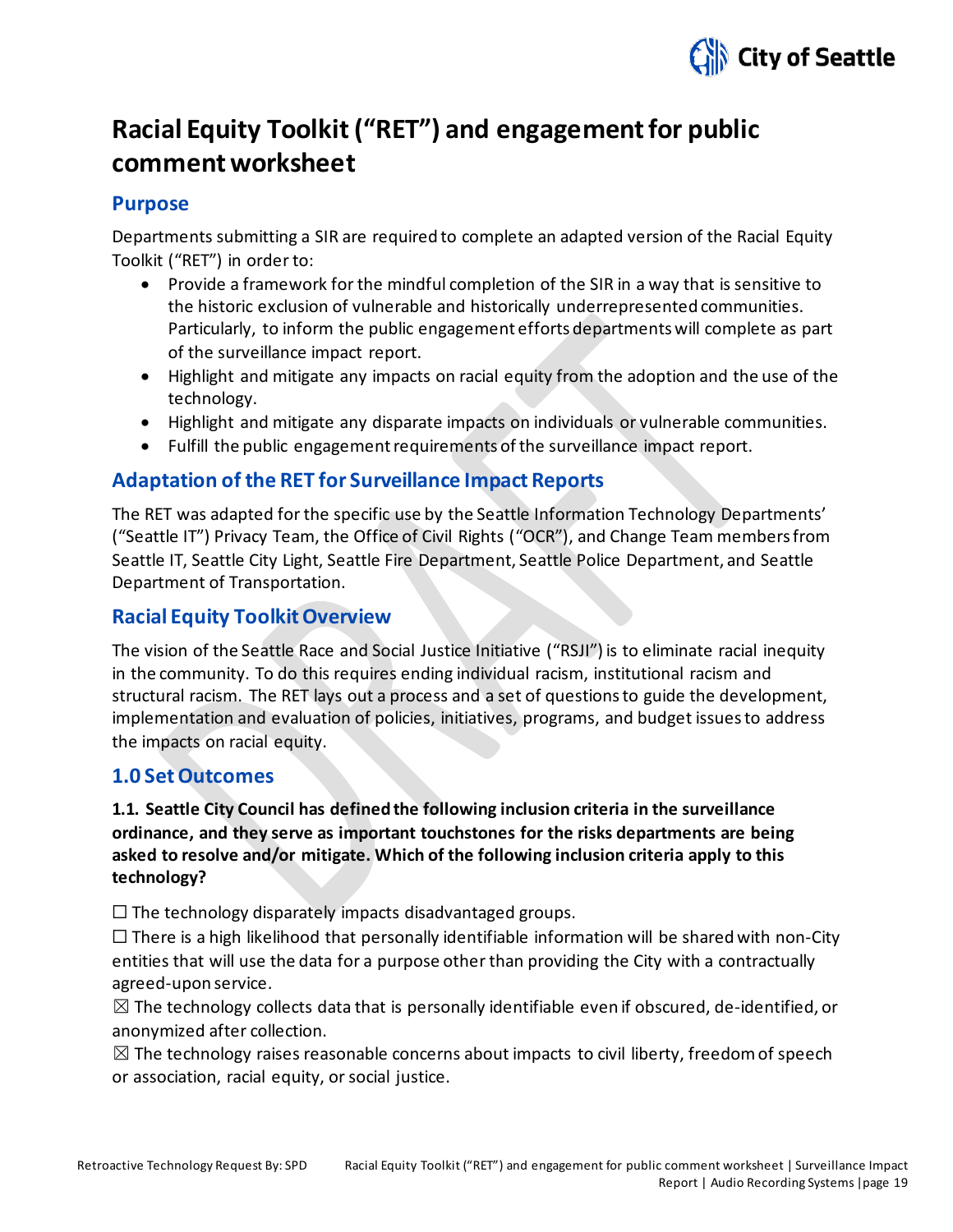

#### **1.2 What are the potential impacts on civil liberties through the implementation of this technology? How is the department mitigating these risks?**

Some personally identifiable information (PII) gathered during criminal investigations could be used to identify individuals who are associates of criminal suspects, such as their name, home address or contact information. Victims of criminal activity may also be identified during incident responses, whose identities should be protected in accordance with RCW 42.56.240 and RCW 70.02. SPD mitigates these risks by retaining as evidence only recordings within the framework established by the consent document and/or warrant obtained for each use of the technology.

#### **1.3 What are the risks for racial or ethnicity-based bias through each use or deployment of this technology? How is the department mitigating these risks?**

Include a description of any issues that may arise such as algorithmic bias or the possibility for ethnic bias to emerge in people and/or system decision-making.

The mission of the Seattle Police Department is to prevent crime, enforce the law, and support quality public safety by delivering respectful, professional, and dependable police services. To mitigate the risks for racial or ethnicity-based bias in the use of these audio recording systems, these devices are utilized only with consent and/or court-ordered warrant, having established probable cause.

#### **1.4 Where in the City is the technology used or deployed?**

| $\boxtimes$ all Seattle neighborhoods |                                      |
|---------------------------------------|--------------------------------------|
| <b>Ballard</b>                        | $\Box$ Northwest                     |
| $\Box$ Belltown                       | $\Box$ Madison Park / Madison Valley |
| $\Box$ Beacon Hill                    | Magnolia                             |
| $\Box$ Capitol Hill                   | Rainier Beach                        |
| $\Box$ Central District               | $\Box$ Ravenna / Laurelhurst         |
| $\Box$ Columbia City                  | $\Box$ South Lake Union / Eastlake   |
| Delridge                              | $\Box$ Southeast                     |
| $\square$ First Hill                  | $\Box$ Southwest                     |
| $\Box$ Georgetown                     | $\Box$ South Park                    |
| $\Box$ Greenwood / Phinney            | $\Box$ Wallingford / Fremont         |
| International District                | $\Box$ West Seattle                  |
| $\Box$ Interbay                       | $\Box$ King county (outside Seattle) |
| <b>North</b>                          | $\Box$ Outside King County.          |
| Northeast                             |                                      |

If possible, please include any maps or visualizations of historical deployments / use.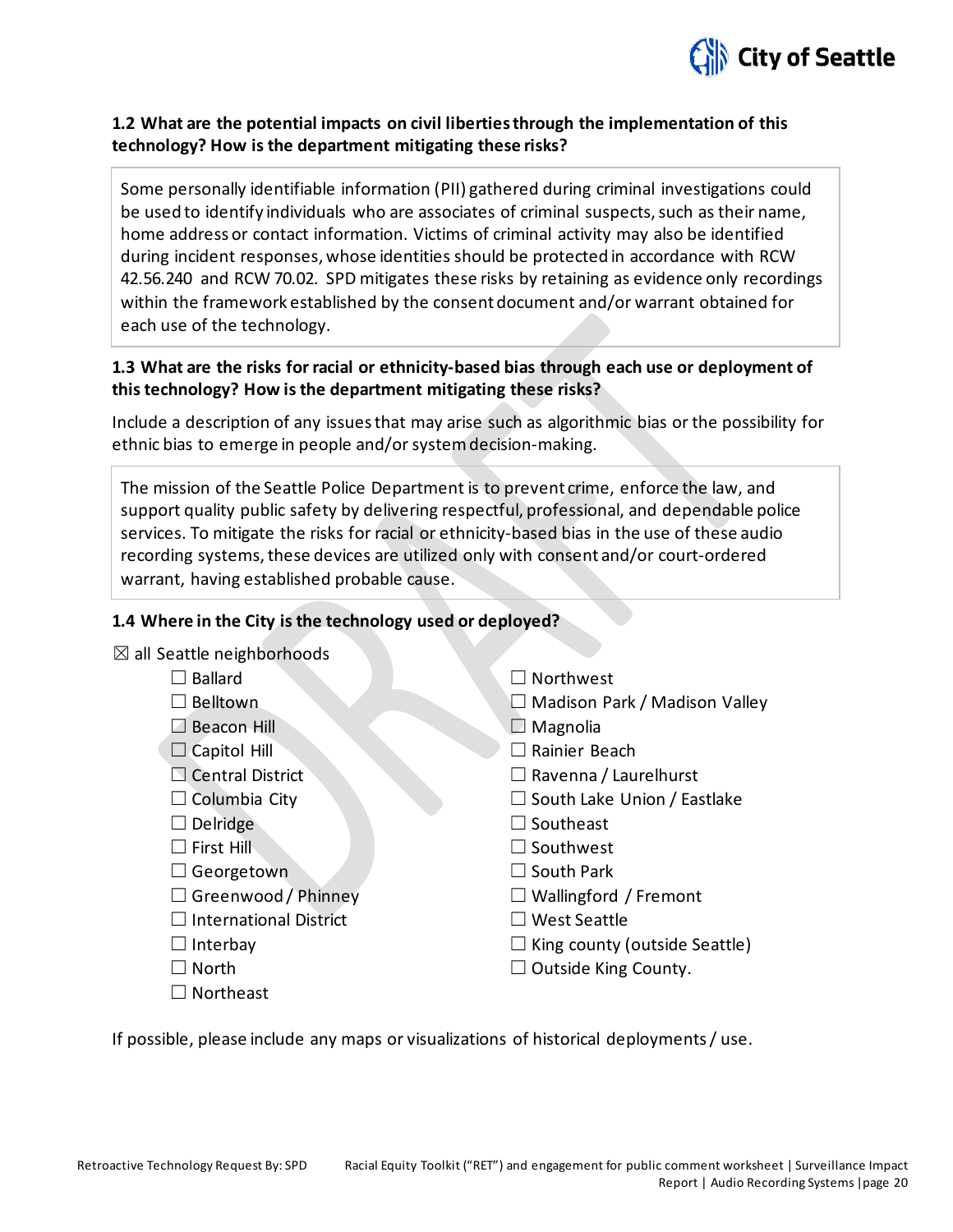

If possible, please include any maps or visualizations of historical deployments / use here.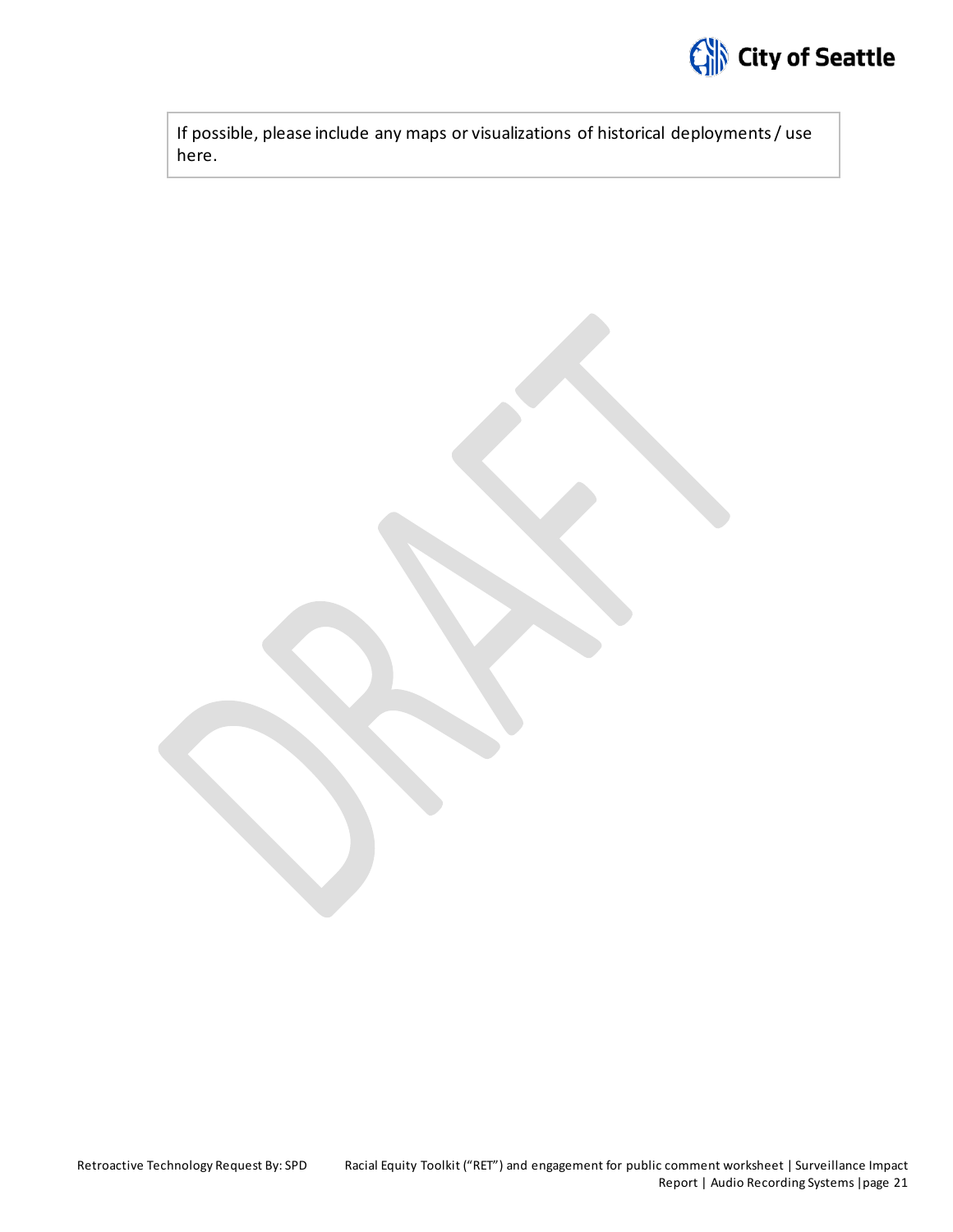

#### **1.4.1 What are the racial demographics of those living in this area or impacted by these issues?**

City of Seattle demographics: White - 69.5%; Black or African American - 7.9%; Amer. Indian & Alaska Native - 0.8%; Asian - 13.8%; Native Hawaiian & Pacific Islander - 0.4; Other race - 2.4%; Two or more races - 5.1%; Hispanic or Latino ethnicity (of any race): 6.6%; Persons of color: 33.7%.

King County demographics: White – 70.1%; Black or African American – 6.7%; American Indian & Alaskan Native – 1.1%; Asian, Native Hawaiian, Pacific Islander – 17.2%; Hispanic or Latino (of any race) – 9.4%

#### **1.4.2 How does the Department to ensure diverse neighborhoods, communities, or individuals are not specifically targeted through the use or deployment of this technology?**

Audio recording systems are used exclusively during the investigation of crimes and only with consent and/or court-ordered warrant, having established probable cause. There is no distinction in the levels of service SPD provides to the various and diverse neighborhoods, communities, or individuals within the city.

All use of the audio recording systems must also comply with SPD Policy 12.050 – Criminal Justice Information Systems and may only be used for legitimate criminal investigative purposes.

#### **1.5 How do decisions around data sharing have the potential for disparate impact on historically targeted communities? What is the department doing to mitigate those risks?**

The Aspen Institute on Community Change defines *structural racism* as "…public policies, institutional practices, cultural representations and other norms [which] work in various, often reinforcing ways to perpetuate racial group inequity. $x_1$  Data sharing has the potential to be a contributing factor to structural racism and thus creating a disparate impact on historically targeted communities. Data sharing is frequently necessary during the course of a criminal investigation to follow up on leads and gather information on suspects from outside law enforcement agencies. Cooperation between law enforcement agencies is an essential part of the investigative process.

In an effort to mitigate the possibility of disparate impact on historically targeted communities, SPD has established policies regarding the dissemination of data in connection with criminal prosecutions, Washington Public Records Act (Chapter 42.56 RCW), and other authorized researchers.

Further, SPD Policy 5.140 forbids bias-based policing and outlines processes for reporting and documenting any suspected bias-based behavior, as well as accountability measures.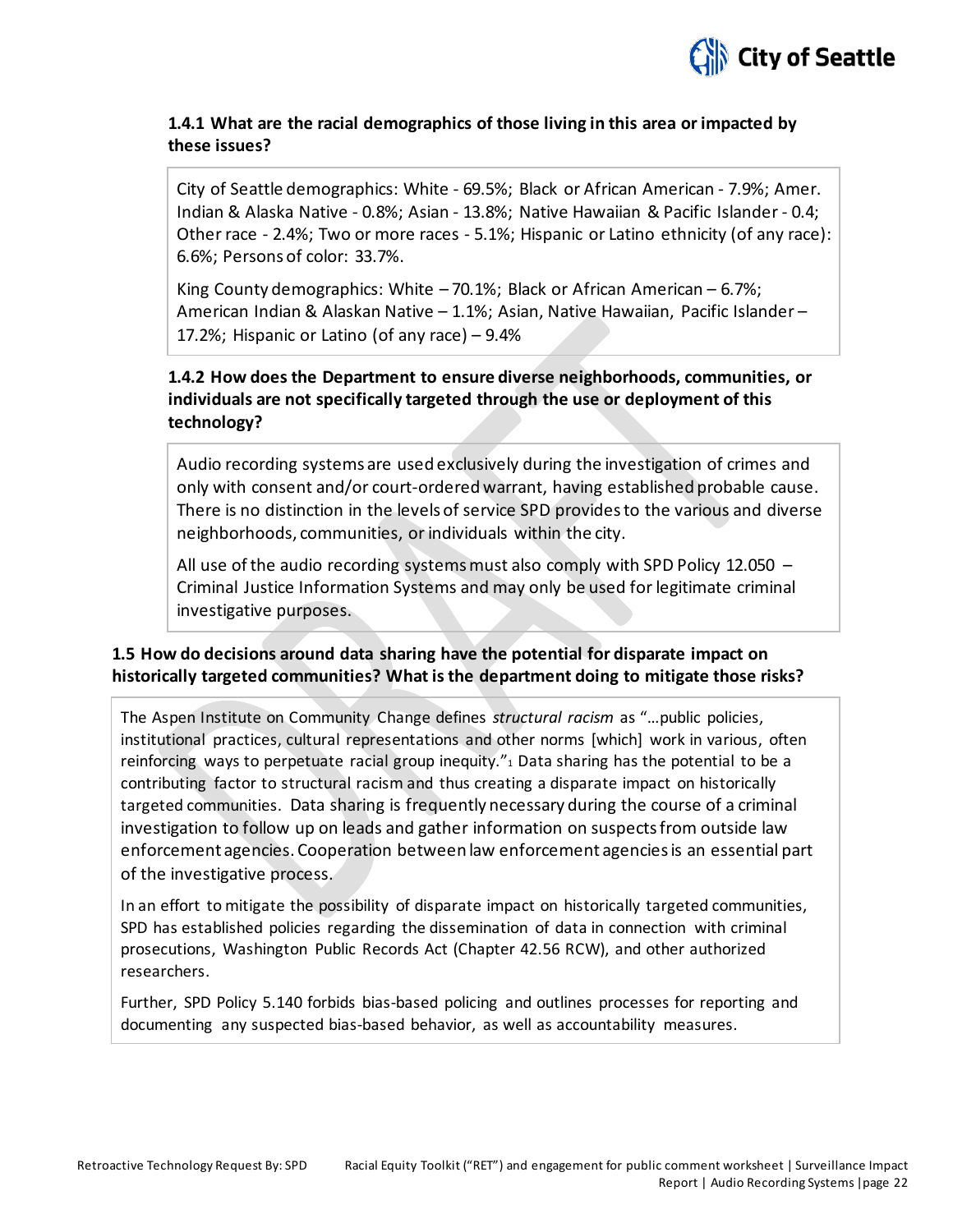

**1.6 How do decisions around data storage and retention have the potential for disparate impact on historically targeted communities? What is the department doing to mitigate those risks?** 

Like decisions around data sharing, data storage and retention have similar potential for disparate impact on historically targeted communities. The information obtained by the audio recording systems is related only to criminal investigations and its users are subject to SPD's existing policies prohibiting bias-based policing. Further, SPD Policy 5.140 forbids biasbased policing and outlines processes for reporting and documenting any suspected biasbased behavior, as well as accountability measures.

#### **1.7 What are potential unintended consequences (both negative and positive potential impact)? What proactive steps can you / have you taken to ensure these consequences do not occur.**

The most important unintended possible consequence related to the continued utilization of the audio recording systems is the possibility that the civil rights of individuals may be compromised by unlawful surveillance. SPD mitigates this risk by requiring consent and/or a court-ordered warrant, having established probable cause, prior to the utilization of these technologies.

#### **2.0 Public Outreach**

#### **2.1 Organizations who received a personal invitation to participate.**

Please include a list of all organizations specifically invited to provide feedback on this technology.

1.  $\vert$  2.  $\vert$  3.

#### **2.1 Scheduled public meeting(s).**

Meeting notes, sign-in sheets, all comments received, and questions from the public will be included in Appendix B, C, D, E, F, G, H and I. Comment analysis will be summarized in section 3.0 Public Comment Analysis.

| Location           |  |
|--------------------|--|
| <b>Time</b>        |  |
| Capacity           |  |
| Link to URL Invite |  |

#### **2.2 Scheduled focus Group Meeting(s)**

Meeting 1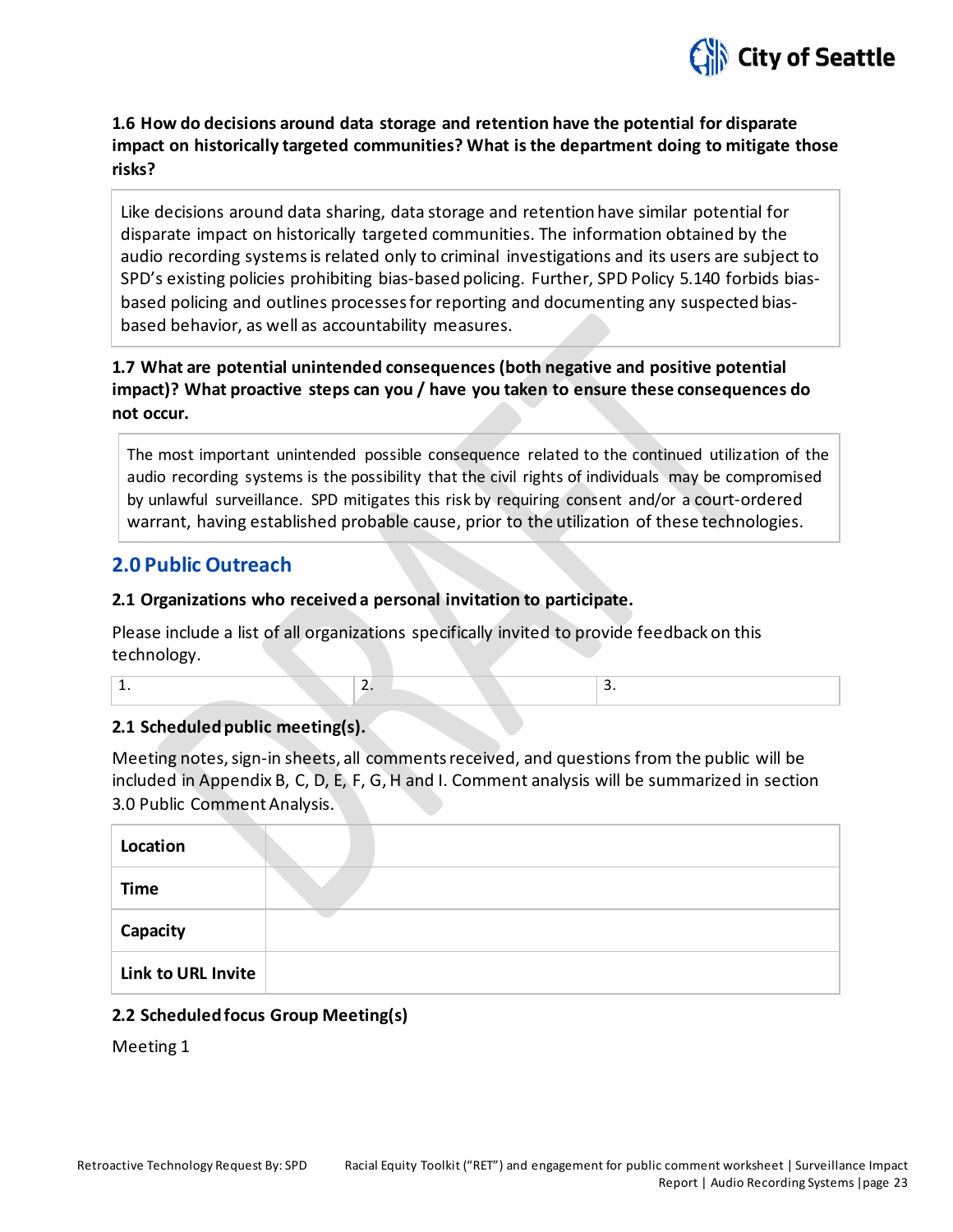

| Community<br>Engaged |  |
|----------------------|--|
| <b>Date</b>          |  |

Meeting 2

| <b>Community</b><br>Engaged |  |
|-----------------------------|--|
| Date                        |  |

#### **3.0 Public Comment Analysis**

This section will be completed after the public comment period has been completed on [DATE] by Privacy Office staff.

#### **3.1 Summary of Response Volume**

Dashboard of respondent demographics.

#### **3.2 Question One: What concerns, if any, do you have about the use of this technology?**

Dashboard of respondent demographics.

#### **3.3 Question Two: What value, if any, do you see in the use of this technology?**

Dashboard of respondent demographics.

#### **3.4 Question Three: What would you want City leadership to consider when making a decision about the use of this technology?**

Dashboard of respondent demographics.

#### **3.5 Question Four: General response to the technology.**

Dashboard of respondent demographics.

#### **3.5 General Surveillance Comments**

These are comments received that are not particular to any technology currently under review.

Dashboard of respondent demographics.

#### **4.0 Response to Public Comments**

This section will be completed after the public comment period has been completed on [DATE].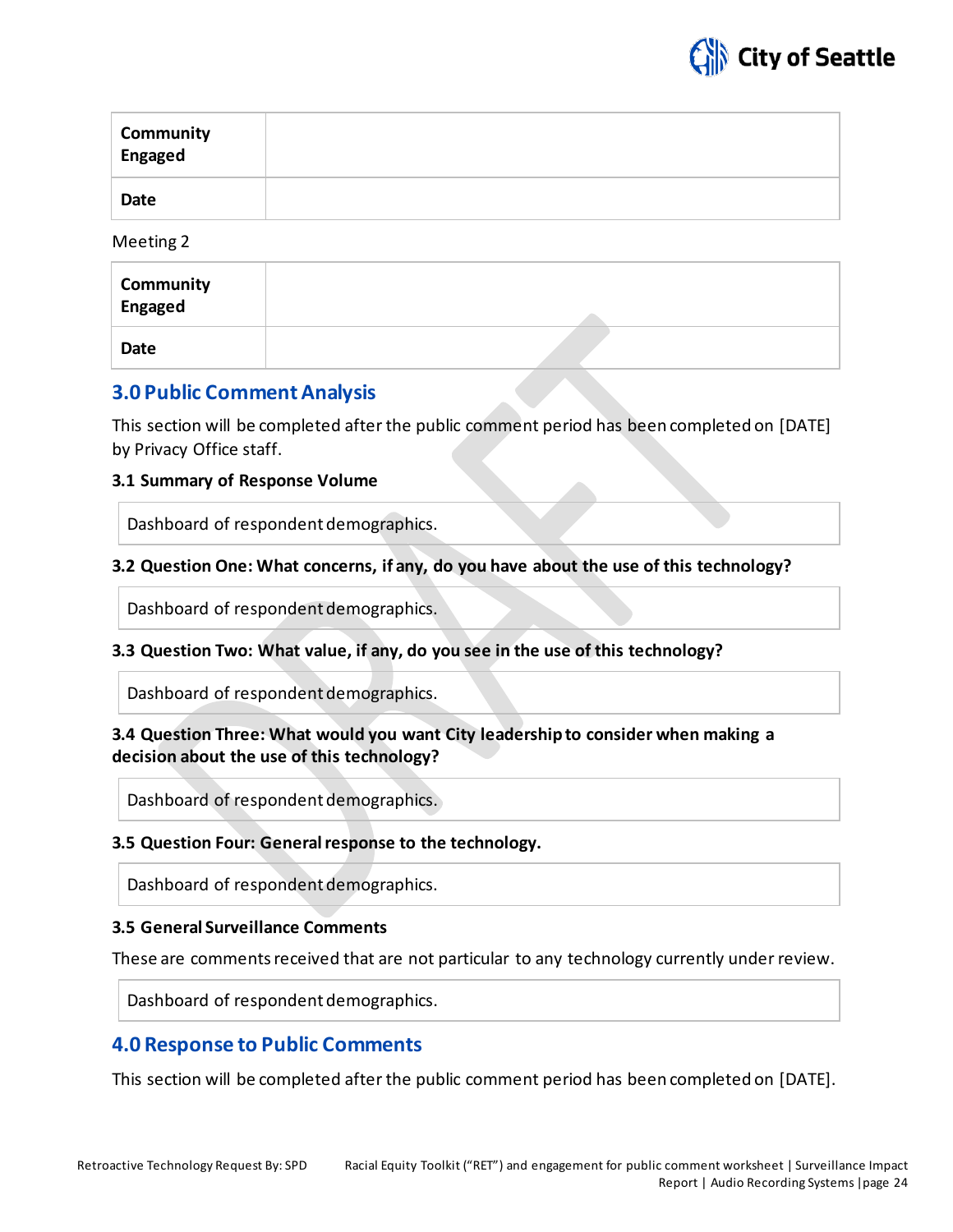

#### **4.1 How will you address the concerns that have been identified by the public?**

What program, policy and partnership strategies will you implement? What strategies address immediate impacts? Long-term impacts? What strategies address root causes of inequity listed above? How will you partner with stakeholders for long-term positive change?

#### **5.0 Equity Annual Reporting**

#### **5.1 What metrics for this technology be reported to the CTO for the annual equity assessments?**

Respond here.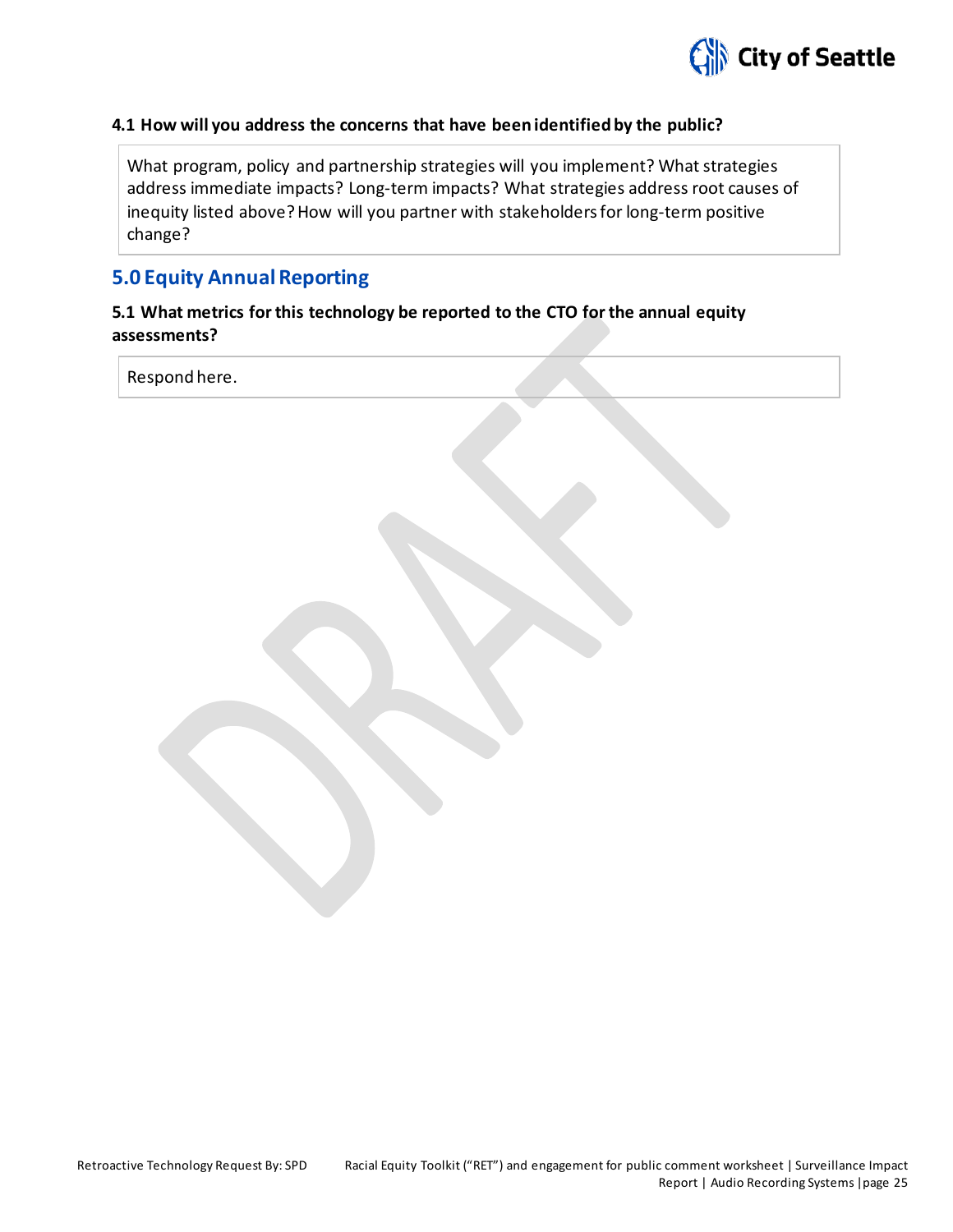

## <span id="page-25-0"></span>**Privacy and Civil Liberties Assessment**

#### **Purpose**

This section shall be completed after public engagement has concluded and the department has completed the racial equity toolkit section above. The privacy and civil liberties assessment is completed by the community surveillance working group ("working group"), per the surveillance ordinance which states that the working group shall:

"Provide to the executive and the CityCouncil a privacy and civil liberties impact assessment for each SIR that must be included with any departmental request for surveillance technology acquisition or in-use approval. The impact assessment shall include a description of the potential impact of the surveillance technology on civil rights and liberties and potential disparate impacts on communities of color and other marginalized communities. The CTOshall share with the working group a copy of the SIR that shall also be posted during the period of public engagement. At the conclusion of the public engagement period, the CTOshall share the final proposed SIR with the working group at least six weeks prior to submittal of the SIR to Council for approval. The working group shall provide its impact assessment in writing to the executive and the CityCouncil for inclusion in the SIR within six weeks of receiving the final proposed SIR. If the working group does not provide the impact assessment before such time, the working group must ask for a two-week extension of time to City Council in writing. If the working group fails to submit an impact statement within eight weeks of receiving the SIR, the department and CityCouncil may proceed with ordinance approval without the impact statement."

#### **Working Group Privacy and Civil Liberties Assessment**

Respond here.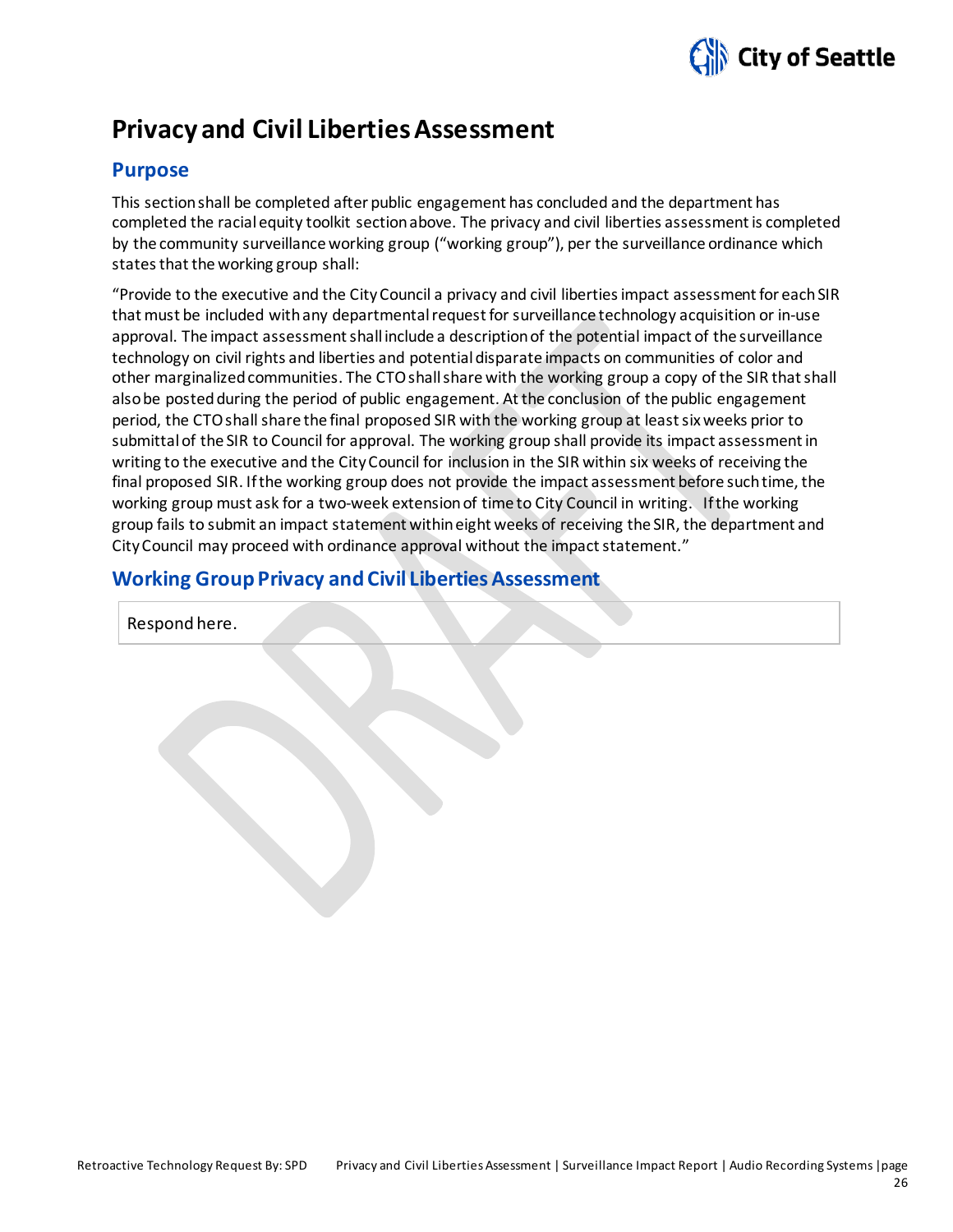

## <span id="page-26-0"></span>**Submitting Department Response**

#### **Description**

Provide the high-level description of the technology, including whether software or hardware, who uses it and where/when.

#### **Purpose**

State the reasons for the use cases for this technology; how it helps meet the departmental mission; benefits to personnel and the public; under what ordinance or law it is used/mandated or required; risks to mission or public if this technology were not available.

#### **Benefits to the Public**

Provide technology benefit information, including those that affect departmental personnel, members of the public and the City in general.

#### **Privacy and Civil Liberties Considerations**

Provide an overview of the privacy and civil liberties concerns that have been raised over the use or potential mis-use of the technology; include real and perceived concerns.

#### **Summary**

Provide summary of reasons for technology use; benefits; and privacy considerations and how we are incorporating those concerns into our operational plans.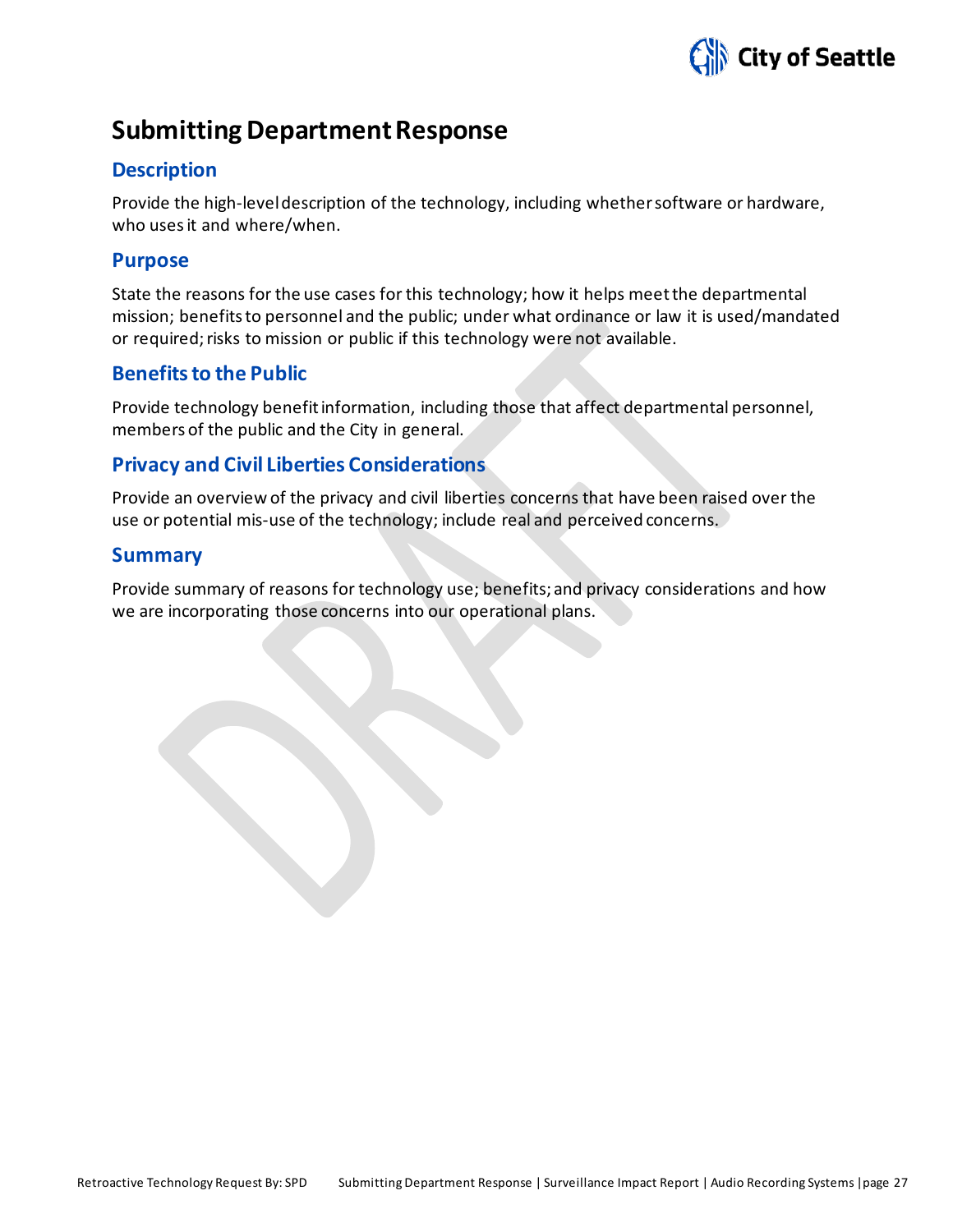

## <span id="page-27-0"></span>**Appendix A: Glossary**

**Accountable:** (taken from the racial equity toolkit.) Responsive to the needs and concerns of those most impacted by the issues you are working on, particularly to communities of color and those historically underrepresented in the civic process.

**Community outcomes:** (takenfrom the racial equity toolkit.) The specific result you are seeking to achieve that advances racial equity.

**Contracting equity:** (taken from the racial equity toolkit.) Efforts to achieve equitable racial outcomes in the way the City spends resources, including goods and services, consultants and contracting.

**DON:** "department of neighborhoods."

**Immigrant and refugee access to services:**(taken from the racial equity toolkit.) Government services and resources are easily available and understandable to all Seattle residents, including non-native English speakers. Full and active participation of immigrant and refugee communities exists in Seattle's civic, economic and cultural life.

**Inclusive outreach and public engagement:** (taken from the racial equity toolkit.) Processes inclusive of people of diverse races, cultures, gender identities, sexual orientations and socio-economic status. Access to information, resources and civic processes so community members can effectively engage in the design and delivery of public services.

**Individual racism:** (taken from the racial equity toolkit.) Pre-judgment, bias, stereotypes about an individual or group based on race. The impacts of racism on individuals including white people internalizing privilege, and people of color internalizing oppression.

**Institutional racism:** (taken from the racial equity toolkit.) Organizational programs, policies or procedures that work to the benefit of white people and to the detriment of people of color, usually unintentionally or inadvertently.

#### **OCR**: "Office of Civil Rights."

**Opportunity areas:** (taken from the racial equity toolkit.) One of seven issue areas the City of Seattle is working on in partnership with the community to eliminate racial disparities and create racial equity. They include: education, health, community development, criminal justice, jobs, housing, and the environment.

**Racial equity:** (taken from the racial equity toolkit.) When social, economic and political opportunities are not predicted based upon a person's race.